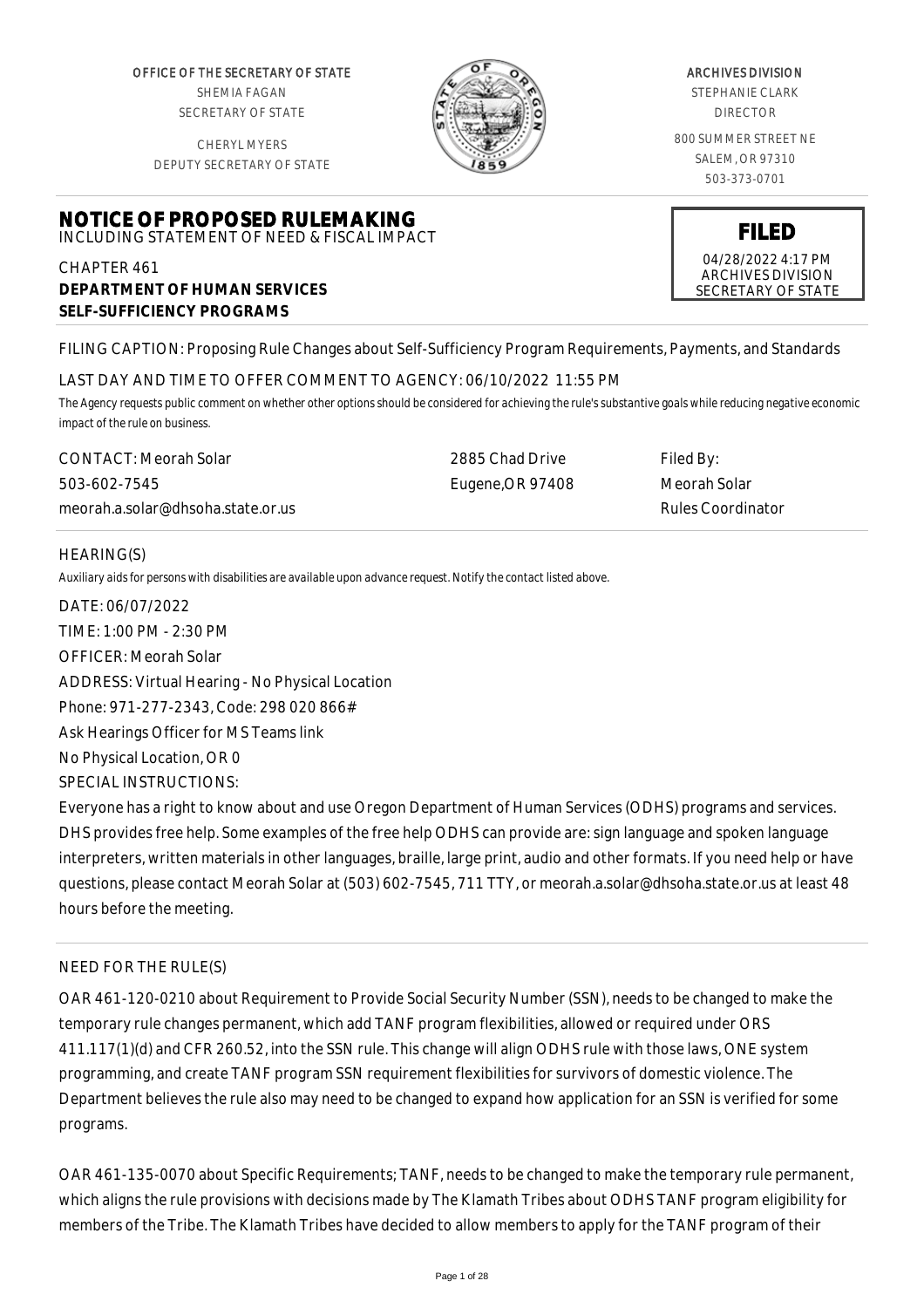choice and how The Klamath Tribes TANF program disqualifications will be handled for ODHS TANF program applicants.

OAR 461-135-1270 about Specific Requirements; Employment Payments, needs to be changed to make the temporary rule permanent which makes additional cases with TANF benefits that close, eligible for Employment Payments. Employment Payments support families leaving TANF due to employment by providing cash support for the 1st three months following TANF closure: \$100.00, \$75.00, and then \$50.00.

OAR 461-155-0150 about Child Care Provider Eligibility Standard, Payment Rates, Payment Limits, and Payable Hours, needs to be changed to adopt into permanent rule the child care provider payment rate increases that were mandated in House Bill 4005. The Department intends to place them into rule through a temporary filing effective June 1, 2022.

OAR 461-155-0180 about Income Standards; Not OSIP, OSIPM, QMB, needs to be amended to make the temporary rule permanent which aligned rule with federal poverty guidelines and the state median income levels that must be updated March 1 of each year. This amendment promotes accurate benefit decisions in Self-Sufficiency Programs by updating these standards.

OAR 461-160-0300 about Use of Income to Determine Eligibility and Copay Benefits for ERDC, needs to be amended to adopt into permanent rule changes which updated the income-based copay amounts, decreasing child care copays for families whose income now falls under a lower copay amount, effective March 1, 2022 through temporary filing. These updates keep child care copays in alignment with updated federal poverty and state median income amounts.

OAR 461-165-0180 about Eligibility of Child Care Providers, needs to be amended because Oregon is currently out of compliance with a federal requirement that all licensed and licensed exempt non relative child care providers receiving CCDF funds take a child development training that encompasses cognitive, social, emotional, physical development, and approaches to learning during the first 90 days after approval. Oregon is developing and rolling out this required training as part of our compliance action plan with our federal partners. These changes fulfill the federal requirement.

# DOCUMENTS RELIED UPON, AND WHERE THEY ARE AVAILABLE

No documents relied upon for changes to OARs 461-120-0210, 461-135-0070, and 461-135-1270.

Documents relied upon for changes to OAR 461-155-0150: 2020 Oregon Child Care Market Price Study, available here: Supplemental Findings https://www.oregon.gov/dhs/ASSISTANCE/CHILD-CARE/Documents/2020%20CCMR%20Report\_Supplemental.pdf

Documents relied upon for changes to OAR 461-155-0180: United States Department of Health and Human Services, Poverty Guidelines for 2022, available here: https://aspe.hhs.gov/poverty-guidelines

Federal Register – Annual Update of the HHS Poverty Guidelines, available here: https://aspe.hhs.gov/topics/povertyeconomic-mobility/poverty-guidelines

LIHEAP IM-2021-03 State Median Income Estimates for Optional Use in FY 2021, available here: https://aspe.hhs.gov/topics/poverty-economic-mobility/poverty-guidelines

Documents relied upon for changes to OAR 461-160-0300: LIHEAP IM-2021-03 State Median Income Estimates for Optional Use in FY 2021, available here: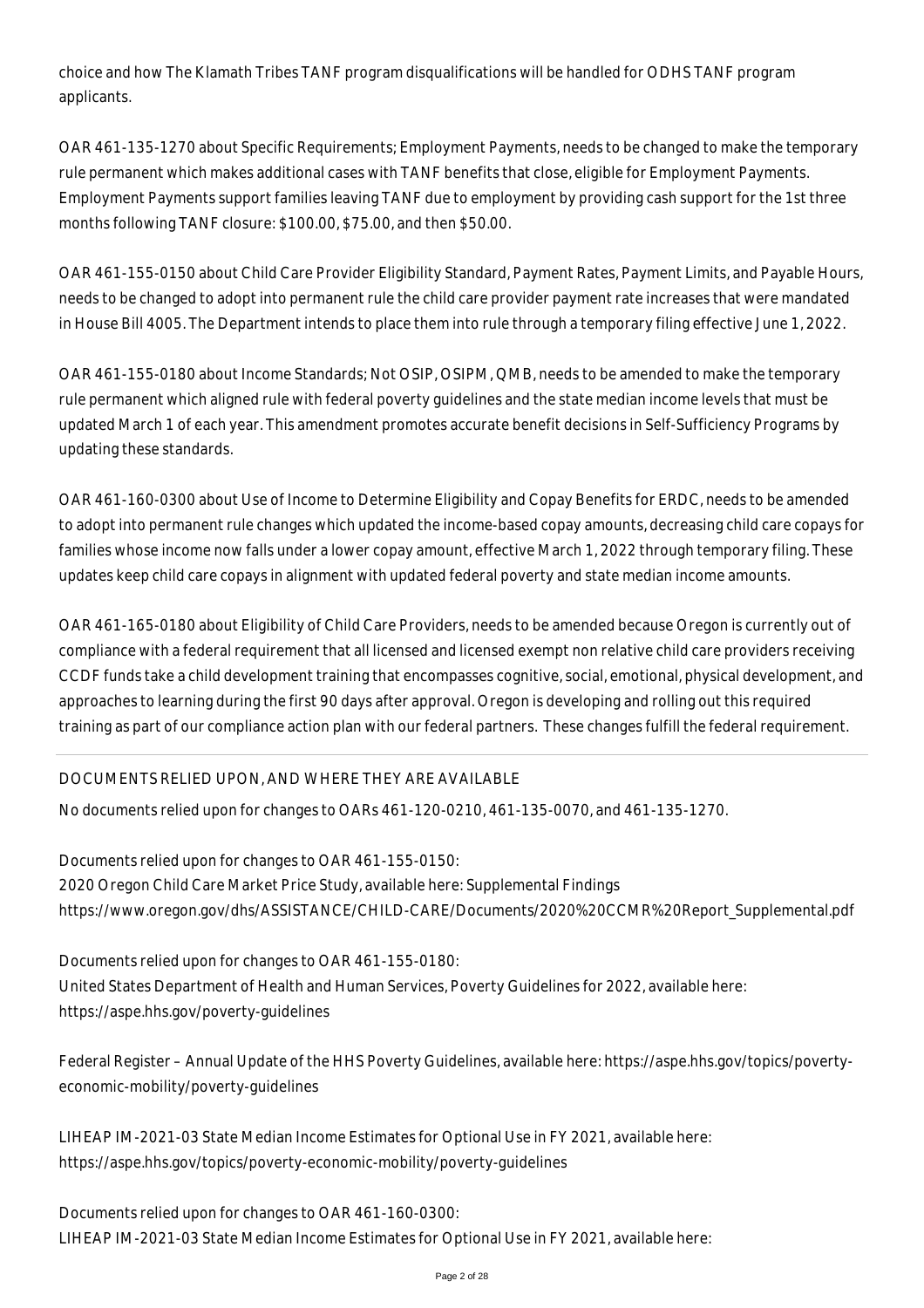https://www.acf.hhs.gov/ocs/policy-guidance/liheap-im-2021-03-state-median-income-estimates-optional-use-fy-2021

Documents relied upon for changes to OAR 461-165-0180: Emails from lead agency available from ERDC policy

# STATEMENT IDENTIFYING HOW ADOPTION OF RULE(S) WILL AFFECT RACIAL EQUITY IN THIS STATE

The Department estimates the adoption of changes to OARs 461-135-1270 and 461-155-0180 will not affect racial equity in this state.

The Department is unable to identify how the adoption of changes to OAR 461-120-0210 will affect racial equity in Oregon as race-based data for individuals who were unable to meet the SSN requirements of the rule due to domestic violence of a threat to their safety, which are now being changed, have not been collected. That being said, given many studies of survivors of domestic violence that indicate women of color, and especially Black women, experience the highest rates of intimate partner violence, there may be a positive racial equity impact to women of color, especially Black women.

Per the Domestic Violence in Communities of Color WOCN, Inc. FAQ Collection:

- According to the National Intimate Partner Violence and Sexual Violence Survey (NISVS), 9.5% had been stalked and 41.2% of Black women had been physically abused by a partner during their lifetime.
- Based on the National Crime Victimization Survey (NCVS), between 2003-2012 at the rate of 4.7 per 1,000 Black/African/African Americans had the highest rates of intimate partner violence compared to Whites (3.9 per 1,000) and Hispanics (2.3 per 1,000).

(available at: https://wocninc.org/wp-content/uploads/2018/11/DVFAQ-1.pdf )

The Department estimates that the adoption of changes to OAR 461-135-0070 will have a positive racial equity impact to members of The Klamath Tribes. The positive impact will be that most all members will have choice in where they apply if they decide to apply for TANF benefits, either from the ODHS TANF program or The Klamath Tribes TANF program. Another positive impact is that members serving a Level 1 or Level 2 Klamath Tribes TANF program benefit disqualification will not have the disqualification carry over into an ODHS TANF program disqualification.

The Department estimates that the adoption of changes to OAR 461-155-0150 will have a positive racial equity impact to Communities of Color, specifically the Black and Hispanic/Latine/Afro Latine communities (Latine is a gender-neutral term for Latino). The Department bases its estimate on a comparison of the most recent census data and the child care provider data, which showed child care providers of those communities had almost double the rate of representation. The child care provider data excludes child care centers as there is not currently a race or ethnicity connected to them in the ODHS provider data. Certified family provider data reflects the the owner/provider, and does not include any staff who are employed at the provider site. It is important to note that approximately 26% of the countable providers have refused to report their race.

Communities were engaged during the 2022 Legislative Session. Letters of Agreement were added to both the AFSCME and SEIU collective bargaining agreements. The rates were based on the 2020 Oregon Child Care Market Price Study where providers were surveyed to collect their rate data. Providers will be informed of the new rates through the ODHS Child Care Provider Guide mailed out to all currently active providers, partners will be notified at the ODHS Partner meeting, and the ODHS web site will be updated.

The Department estimates that the adoption of changes to OAR 461-160-0300 will have a positive racial equity impact to the Black community if the race of a child receiving care is indicative of the race of the parent. Child care copays are reducing, which lessens the average cost of monthly child care copays, creating a positive fiscal impact. The Department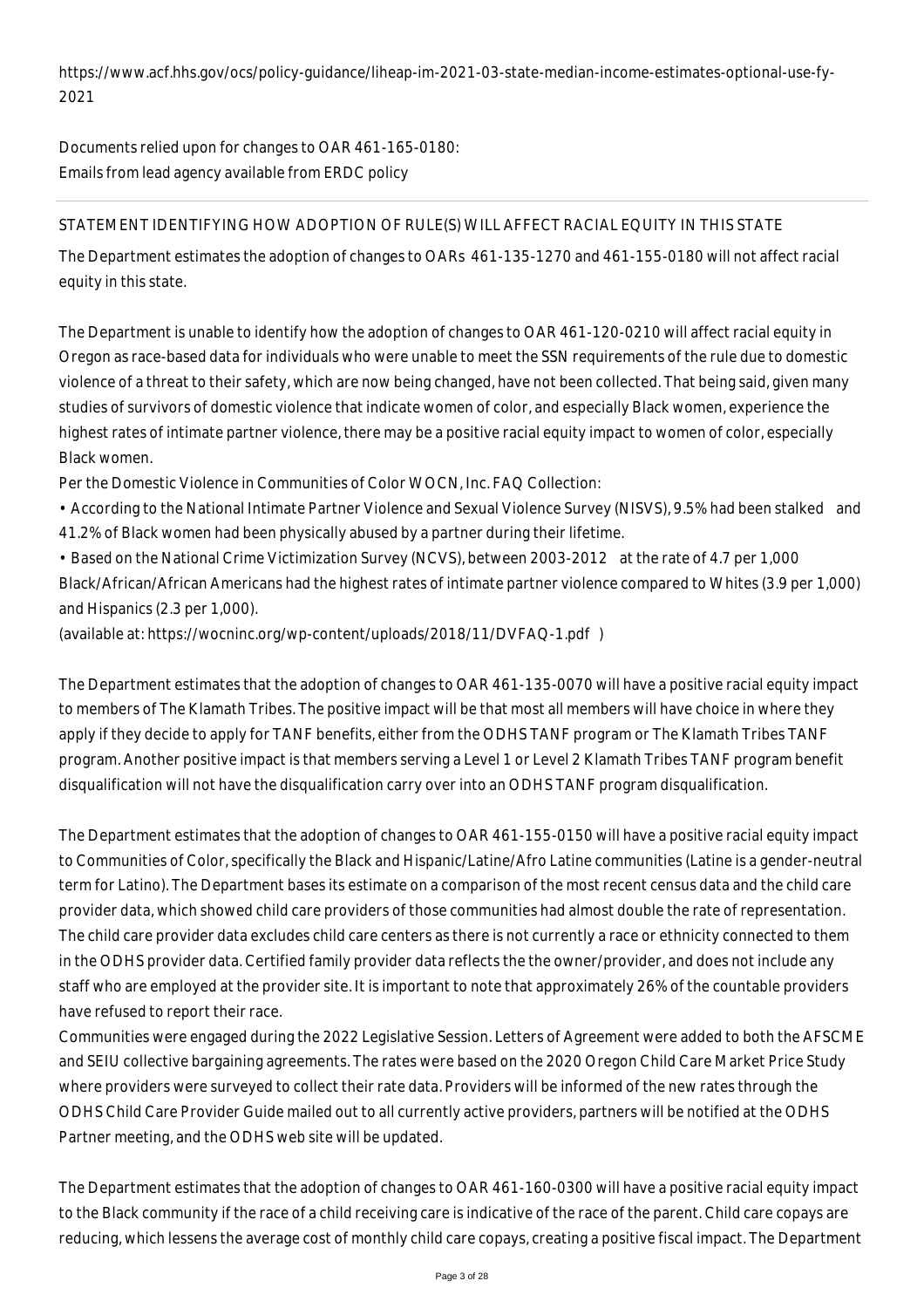bases its estimate on a comparison of the most recent census data and the children in care data, which showed that Black children currently receiving ERDC made up 7% of the children, which is significantly higher than the 2% Black population shown in the latest Oregon census.

The Department has sent notice of the new copay structure to families , child care providers, and unions. Also, a policy transmittal for local office staff has been sent to inform them of the new copay structure and effective dates and websites have been updated reflecting the new copay structure.

The Department estimates that the adoption of changes to OAR 461-165-0180 will have a negative racial equity impact to the Black community if providers do not complete the newly required training and therefore lose provider eligibility status and child care payments from the Department end. The Department bases its estimate on a comparison of the most recent census data and the child care provider data, which showed that Black license exempt non-relative child care providers made up 13% of that provider group, which is significantly higher than the 2% Black population shown in the latest Oregon census.

Adding an additional training requirement could be harmful to this group of Black child care providers. Historically adding more training requirements has caused some providers to not complete the listing process. Adding a training requirement to an existing provider population could mean losing providers who do not complete the training by the deadline.

These changes will be presented at the Early Learning Council and at engagement sessions with providers where information on this training will be shared. The Department participates in monthly meetings with SEIU and ELD where this information will also be shared. Existing providers will receive written communication from the Department about the upcoming change, how to take the training, and important deadlines. Newly approved providers will receive information about the required training on their provider listing form and in the ODHS provider guide.

#### FISCAL AND ECONOMIC IMPACT:

The Department estimates that amending OAR 461-120-0210 will have a positive impact on applicants for the TANF program who are experiencing an emergency due to domestic violence or have tried unsuccessfully to get verification of SSN application and will no longer have TANF benefits delayed until they can provide an SSN or verify proof of application for an SSN. The maximum amount of the positive fiscal impact depends on the TANF group size, but, for example, is a maximum of \$616 monthly for a group size of three, plus any support services needed to support the family's plan. The Department estimates no fiscal impact on the Department, the public, other state agencies, local government, and business, including small business. There is no cost of compliance for small businesses. No small businesses are subject to this rule.

The Department estimates that amending OAR 461-135-0070 may have a negative fiscal impact on the Department from additional families choosing the apply through ODHS for TANF rather than through The Klamath Tribes. The Department is unable to provide an exact amount as there is no way of knowing if and how many will choose to do so. The Department estimates a positive fiscal impact to families who were required to apply for TANF through The Klamath Tribes and chose not to, but will choose to apply through ODHS; as well as to families who were serving a disqualification and receiving a reduced benefit, as their benefits will be restored upon approval through the ODHS TANF program. The positive economic impact on each family will be the amount of the TANF grant for which the family is eligible plus any support services needed to support the family's plan. The economic impact cannot be estimated because it will be different for each family based on family size, income and resources of each family, and needs of the family, but as an example is a maximum of \$616 monthly for a group size of three. The Department estimates no fiscal impact on the public, other state agencies, local government, and business, including small business. There is no cost of compliance for small businesses. No small businesses are subject to this rule.

The Department estimates that amending OAR 461-135-1270 will have a positive fiscal impact to TANF families not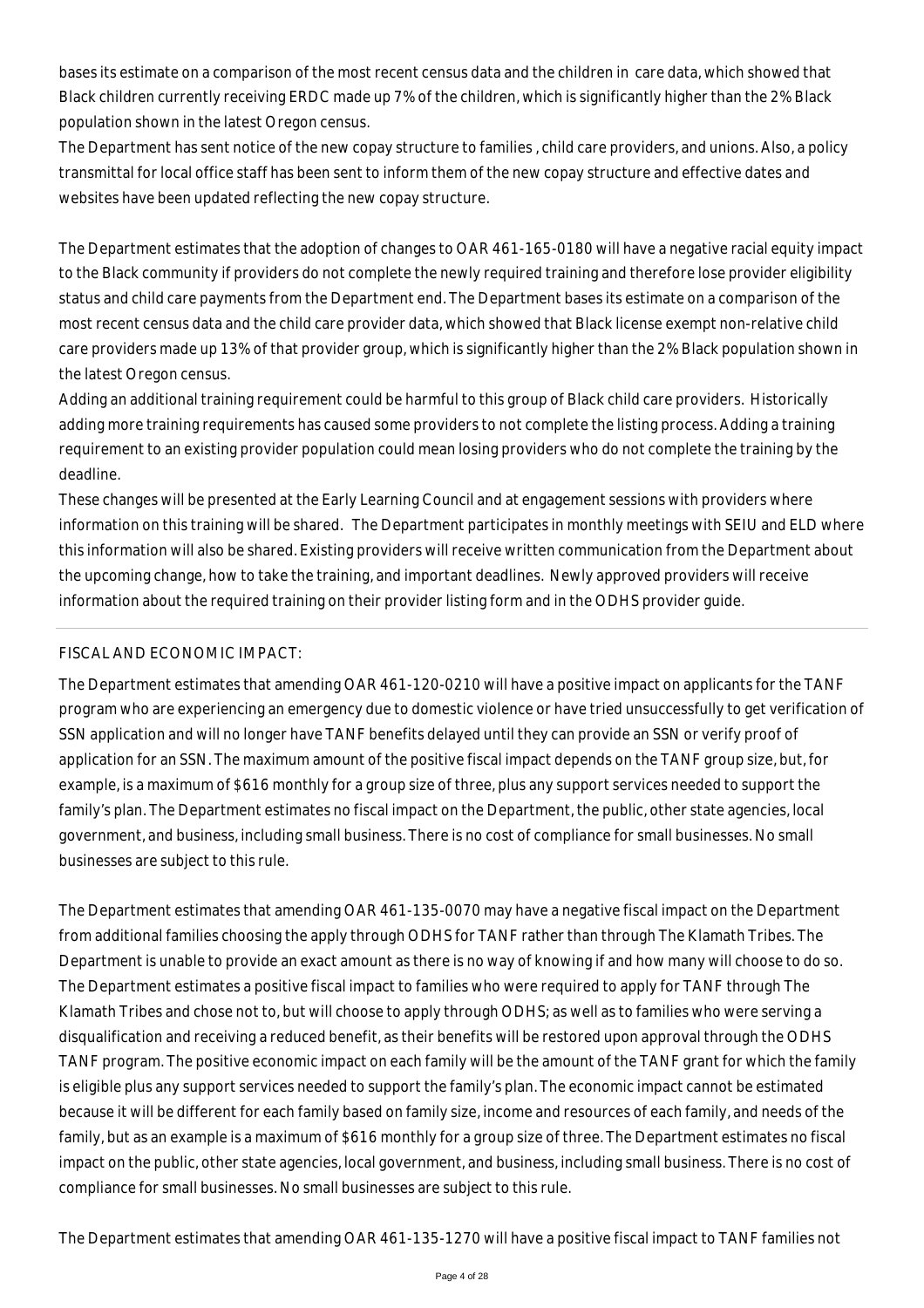eligible for the employment payments before this rule change. TANF families newly eligible for employment payments will experience three consecutive months of positive fiscal impact in the amounts of \$100, \$75, and \$50. The Department estimates no fiscal impact on the Department, the public, other state agencies, local government, and business, including small business. There is no cost of compliance for small businesses. No small businesses are subject to this rule.

The Department estimates that amending OAR 461-155-0150 will have a negative fiscal impact to the Department in the amount of \$26,601,216 for the remainder of the 23/25 biennium. There is a positive fiscal impact estimated for child care providers due to the increased rates, however, the specific positive fiscal impact will vary for each provider based on the number of children in care, the provider's certification rate and location, the age and needs of each child, and the hours of care approved by ODHS. The Department estimates no fiscal impact on those eligible or applying for ERDC benefits or services, the public, other state agencies, local government, and business, including small business but excluding child care provider small businesses. There is no cost of compliance for small businesses. No small businesses are subject to this rule.

The Department estimates that amending OAR 461-155-0180 will have a positive fiscal impact on individuals who were previously over income for benefits under the previous income standards and will now be eligible under the new standards. The Department is not able to determine the specific dollar amount of impact as there is no data regarding who will apply and be eligible under the higher standards, or what they will be eligible for as eligibility and allotment amount is unique to the costs, income, and circumstances of each applicant. The Department estimates no fiscal impact on the public, the Department, other state agencies, local government, and business, including small business. There is no cost of compliance for small businesses. No small businesses are subject to this rule.

The Department estimates that amending OAR 461-160-0300 will have a negative fiscal impact on the Department in the exact same amount that ERDC recipients will have a positive fiscal impact. ERDC copays are changing to increase the monthly income at which a family will have a lower copay rate. The different between the previous copay and lower copay will be made up by the Department. As the Department raised provider rates and the ERDC income eligibility limit in January 2022, it did not yet have data identifying an exact amount that this specific copay change created. However, as an example, a family with \$3400 monthly countable income had their monthly copay reduced from \$100 to \$40, which is a positive fiscal impact of \$60 to the family and a negative fiscal impact of \$60 to ODHS. The Department estimates no fiscal impact to the public, other state agencies, local government, and business, including small business. There is no cost of compliance for small businesses. No small businesses are subject to this rule.

The Department estimates that amending OAR 461-165-0180 will create a negative impact to the Department due to system programming changes and sending notices to all providers about the trainings. The changes are estimated as a cost to the Department of \$18,133. The Department estimates no cost to providers as the training is free, however if providers do not complete the training the cost would be a negative fiscal impact to those providers in the amount of the payments they were receiving from ODHS (as well as the ERDC copay). The Department can estimate an average negative fiscal impact in the amount of \$1605 monthly to license exempt non-relative providers who do not take the training by the deadline and become ineligible to receive ODHS subsidy dollars until all requirements are completed. The Department estimates no fiscal impact to the public, other state agencies, local government, and business, including small business (except for providers who consider themselves a business or small business). There is no cost of compliance for small businesses. No small businesses are subject to this rule.

# COST OF COMPLIANCE:

*(1) Identify any state agencies, units of local government, and members of the public likely to be economically affected by the rule(s). (2) Effect on Small Businesses: (a) Estimate the number and type of small businesses subject to the rule(s); (b) Describe the*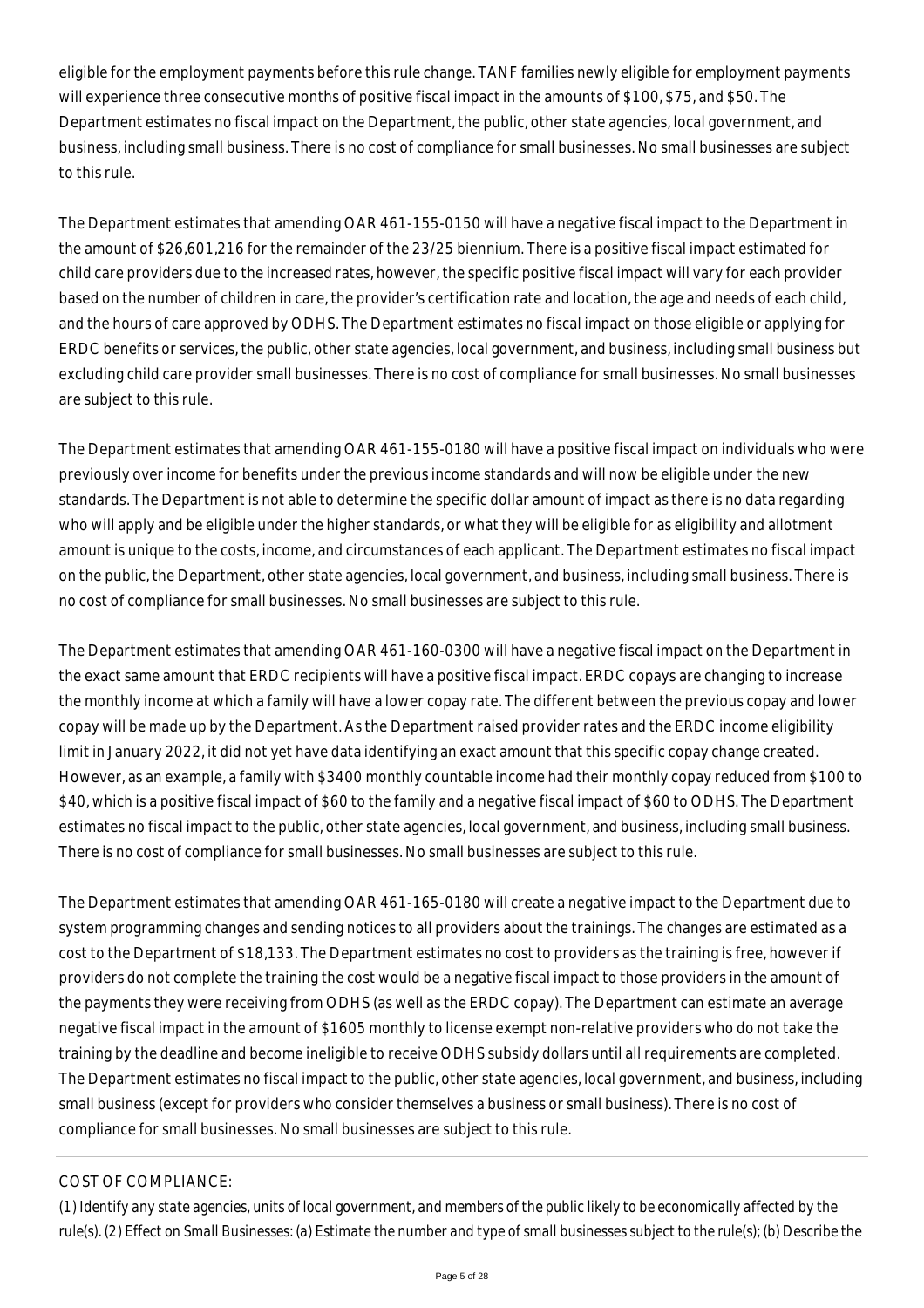*expected reporting, recordkeeping and administrative activities and cost required to comply with the rule(s); (c) Estimate the cost of professional services, equipment supplies, labor and increased administration required to comply with the rule(s).*

See Fiscal and Economic Impact

## DESCRIBE HOW SMALL BUSINESSES WERE INVOLVED IN THE DEVELOPMENT OF THESE RULE(S):

Small businesses were not involved in the development of these rules but are invited to provide input during the public comment period.

## WAS AN ADMINISTRATIVE RULE ADVISORY COMMITTEE CONSULTED? NO IF NOT, WHY NOT?

An Administrative Rule Advisory Committee was consulted for all rule changes except amendments to OAR 461-155- 0180 as that amendment was based on Federal Poverty Levels and State Median Incomes changed annually.

#### RULES PROPOSED:

461-120-0210, 461-135-0070, 461-135-1270, 461-155-0150, 461-155-0180, 461-160-0300, 461-165-0180

# AMEND: 461-120-0210

RULE SUMMARY: OAR 461-120-0210 is being changed to allow TANF program benefits to be received for up to six months without providing or verifying application for an SSN, if doing so would put a survivor of domestic violence at risk. The Department is also considering changing the rule to include, for certain programs, self-attestation as acceptable verification for individuals who applied for an SSN with the Social Security Administration, or in partnership with another government agency, have made every effort to obtain verification of applying for an SSN, but were unsuccessful.

CHANGES TO RULE:

461-120-0210

Requirement to Provide Social Security Number (SSN) ¶

(1) In the CAWEWM, ERDC, REF, and REFM programs, a member of a need group (see OAR 461-110-0630) or a benefit group (see OAR 461-110-0750) is not required to provide or apply for a social security number (SSN). In these programs, the Department may request that a member of the filing group (see OAR 461-110-0310) or need group provide an SSN on a voluntary basis.¶

- (2) In the EA and TA-DVS programs, an individual must provide his or hetheir SSN if the individual can. The individual can.
- (3) Except as provided in section (6) of this rule, in the OSIPM and QMB programs:¶
- (a) An individual is not required to apply for or provide an SSN:¶
- (A) If the individual does not have an SSN; and¶
- (B) May only be issued an SSN for a valid non-work reason in accordance with 20 CFR 422.104.¶
- (b) When subsection (a) does not apply, to be included in the benefit group, an individual must:¶
- (A) Provide a valid SSN for the individual; or¶
- (B) Apply for a number if the individual does not have a valid one and provide the SSN when it is received.¶
- (4) Except as provided in sections (6) to (8) of this rule, in the SNAP program, to be included in the need group, an
- individual (other than an unborn) must:¶
- (a) Provide a valid SSN for the individual; or¶
- (b) Apply for a number if the individual does not have one and provide the SSN when it is received.¶
- (5) In the TANF program:¶
- (a) Except as provided in subsections (b) and  $(c)$  of this section, an individual must: $\P$
- (A) Provide a valid SSN for the individual; or¶

(B) Provide verification of application for a SSN if the individual does not have one and provide the SSN within six months of the individual's initial TANF approval or by the end of the certification period (see OAR 461-001-0000), whichever is sooner.¶

(b) A child (see OAR 461-001-0000) born in an Oregon hospital is eligible for TANF benefits for six months following the child's date of birth or until the next redetermination of eligibility (see OAR 461-001-0000) of the filing group (see OAR 461-110-0310 and 461-110-0330), whichever is sooner.¶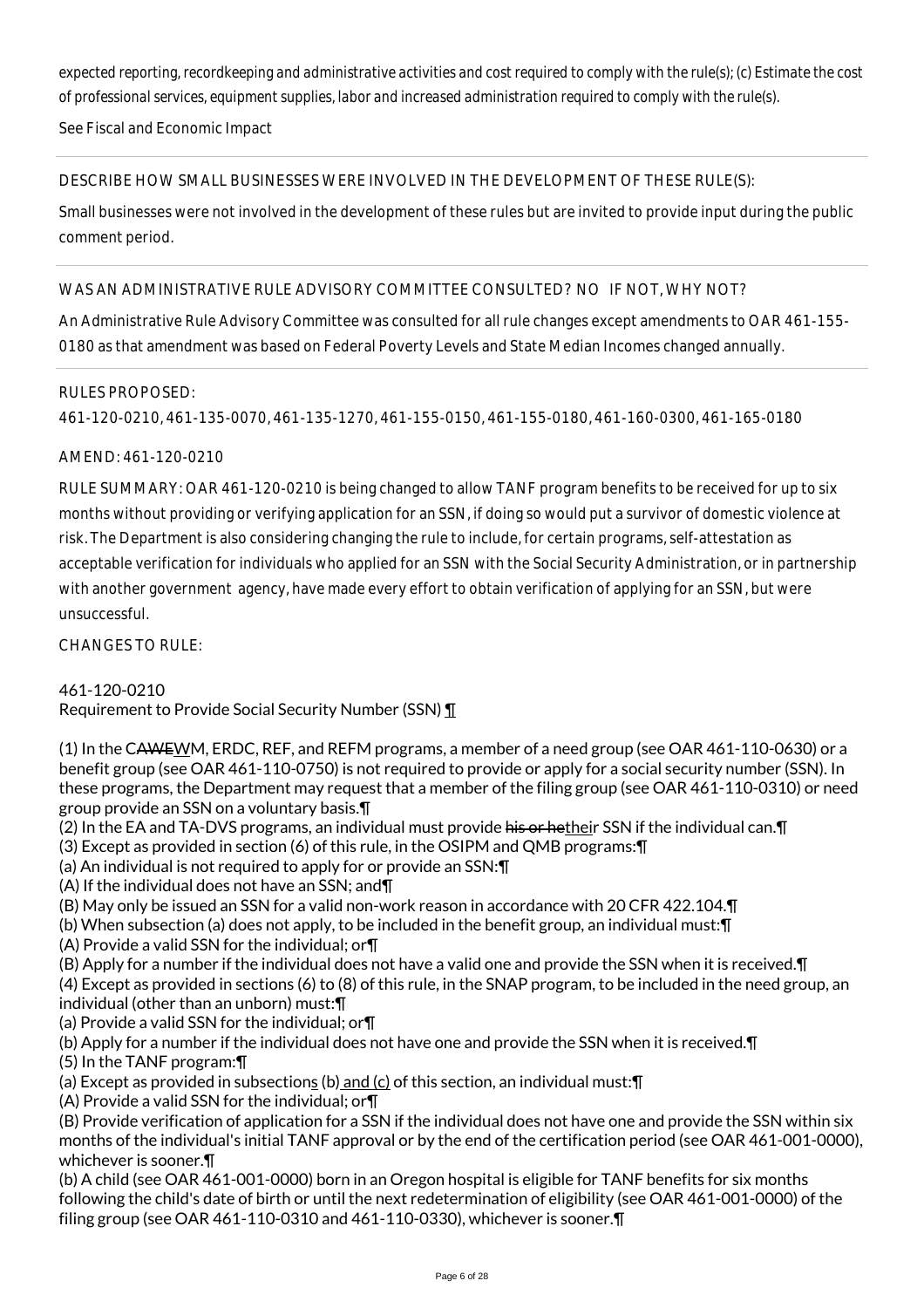(c) The requirement to provide an SSN, or verification of application for SSN, may be waived or postponed for up to six months for any member of the need group if the requirement would put a survivor of domestic violence (see OAR 461-001-0000) at risk.¶

(6) In the OSIPM, QMB, and SNAP programs, an individual is not required to apply for or provide an SSN if the individual is:¶

(a) A member of a religious sect or division of a religious sect that has continuously existed since December 31, 1950; and¶

(b) Adheres to its tenets or teachings that prohibit applying for or using an SSN.¶

(7) In the SNAP program, the requirement to apply for or provide the SSN is delayed as follows:¶

(a) An applicant eligible for expedited services may receive his or hetheir first full month's allotment without meeting the SSN requirement but must meet the requirement before receiving a second full month's allotment.¶ (b) Before applying for or providing an SSN, a newborn may be included in a benefit group for six months following the date the child is born or until the next recertification of the benefit group, whichever is later.¶ (8) In the SNAP program:¶

(a) An individual who refuses or fails without good cause (see subsection (c) of this section) to provide or apply for an SSN when required by this rule is ineligible to participate. This period of ineligibility continues until the individual provides the SSN to the Department.¶

(b) An individual may participate in SNAP for one month in addition to the month of application, if the individual can show good cause why the application for an SSN has not been completed. To continue to participate, the individual must continue to show good cause each month until the application for an SSN is complete with Social Security Administration.¶

(c) An individual meets the good cause requirement in subsections (a) and (b) of this section if the individual provides evidence or collateral information that the individual applied for or made every effort to supply the Social Security Administration with the necessary information to complete the application process. Delays due to illness not associated with a disability (see OAR 461-001-0015), lack of transportation, or temporary absence do not qualify as good cause under this rule.¶

(9) This rule authorizes or requires the collection of an SSN for each of the following purposes.¶

(a) The determination of eligibility for benefits. The SSN is used to verify income and other assets, and match with other state and federal records such as the Internal Revenue Service (IRS), Medicaid, child support, Social Security benefits, and unemployment benefits.¶

(b) The preparation of aggregate information and reports requested by funding sources for the program providing benefits.¶

(c) The operation of the program applied for or providing benefits.¶

(d) Conducting quality assessment and improvement activities.¶

(e) Verifying the correct amount of payments, recovering overpaid benefits, and identifying any individual receiving benefits in more than one household.

Statutory/Other Authority: ORS 411.060, 411.070, 411.404, 411.706, 411.816, 412.014, 412.049 Statutes/Other Implemented: ORS 411.060, 411.070, 411.404, 411.704, 411.706, 411.816, 412.014, 412.049, 414.025, 414.826, 414.831, 414.839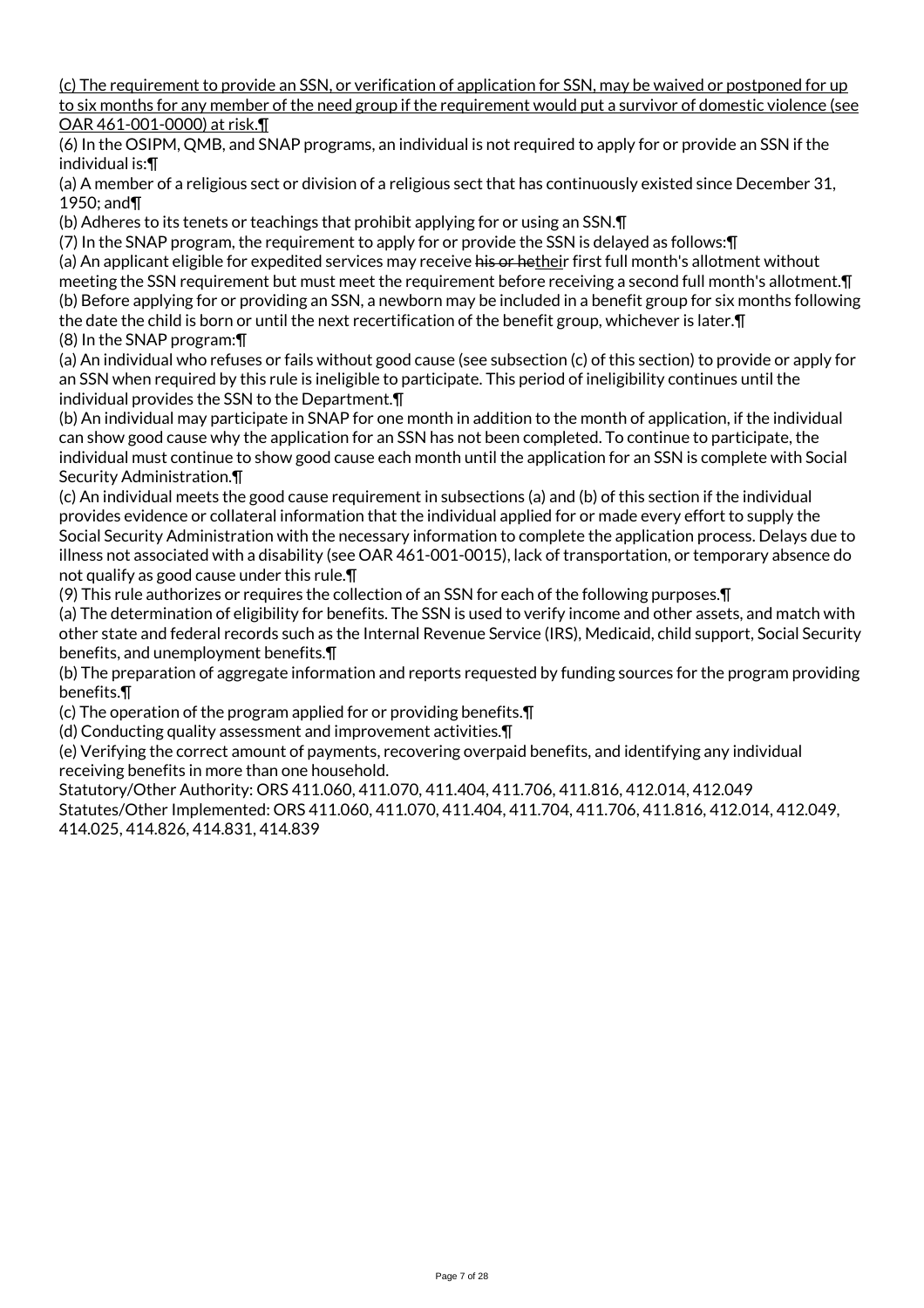## AMEND: 461-135-0070

RULE SUMMARY: OAR 461-135-0070 is being changed in permanent rule filing to adopt the March 1, 2022, temporary rule changes that remove language stating families who live in Klamath County and meet certain conditions are ineligible for Oregon Department of Human Services TANF program benefits and must apply for TANF with The Klamath Tribes. It is also being changed to make clear how disqualifications earned through The Klamath Tribes TANF program will be treated when a group applies for ODHS TANF and to remove words with a gender and refer to The Confederated Tribes of Siletz Indians of Oregon by their chosen name. Lastly, it is being updated to make clear a longtime TANF eligibility requirement, that the TANF monthly benefit amount be equal to or greater than \$10 monthly.

 $CHANGFS TO RIIF$ 

#### 461-135-0070

Specific Requirements; TANF ¶

(1) To be eligible for TANF program benefits:¶

(a) An individual must be one of the following:¶

(A) A dependent child (see OAR 461-001-0000). However, a dependent child for whom foster care payments are made is not eligible while the payments are being made for the dependent child.¶

(B) A caretaker relative (see OAR 461-001-0000) of an eligible dependent child when the caretaker relative:¶ (i) Is receiving TANF program benefits for the dependent child, or¶

(ii) Is applying for TANF program benefits for the dependent child.¶

(C) A caretaker relative of a dependent child, when the dependent child is ineligible for TANF program benefits because of one of the following reasons:¶

(i) The child is receiving SSI.¶

(ii) The child is in foster care, but is expected to return home within 30 days.¶

(D) A parent (see OAR 461-001-0000) of an unborn, as follows:¶

(i) For the TANF program, any parent whose only child is an unborn child once the <del>mother's p</del>regnancy has reached the calendar month before the month in which the due date falls.¶

(ii) For the TANF program, the parent of an unborn child, if there is another dependent child in the filing group.¶

(b) Unless the individual is exempt from JOBS participation and JOBS disqualification under OAR 461-130-0310, an individual must demonstrate two-consecutive weeks of cooperation in appropriate activities (see OAR 461- 001-0025) if:¶

(A) TANF program benefits had closed within the prior three consecutive calendar months from the filing date (see OAR 461-115-0040) for TANF with an active level 1 through level 4 TANF program disqualification (see OAR 461-130-0330 and 461-135-0085); or¶

(B) The filing date for TANF program benefits is within the prior three consecutive calendar months after the end of a two consecutive month period of TANF ineligibility according to OAR 461-130-0330(5)(e).¶

(c) The TANF program monthly benefit amount determined under OAR 461-160-0100 must be \$10 or greater.¶ (2) As used in this rule:¶

(a) Except as provided otherwise in this section, "good cause" means a reasonable person of normal sensitivity, exercising ordinary common sense under similar circumstances, would have --¶

(A) Quit work, including in anticipation of discharge;¶

(B) Participated in behavior leading to the individual's discharge; or¶

(C) Voluntarily reduced work hours.¶

(b) For an individual with a physical or mental impairment (as defined at 29 CFR 1630.2(h)), except as provided otherwise in subsection (c) of this section, "good cause" for leaving work means that a reasonable person with the characteristics and qualities of such individual under similar circumstances would have --¶

(A) Quit work, including in anticipation of discharge;¶

(B) Participated in behavior leading to the individual's discharge; or¶

(C) Voluntarily reduced work hours.¶

(c) There is no "good cause" if the reason for separation from employment is a labor dispute.¶

(3) Except as provided under section (4) of this rule, a need group (see OAR 461-110-0630) is not eligible for TANF program benefits for 120 days from the date a parent or caretaker relative was separated from or voluntarily reduced work hours at his or hetheir last employment in which a parent or caretaker relative in the

need group was hired to work 100 or more hours per month or worked or was scheduled to work 100 or more hours in the last full calendar month of employment. This applies at initial certification, recertification, and is a condition of ongoing eligibility (see OAR 461-001-0000).¶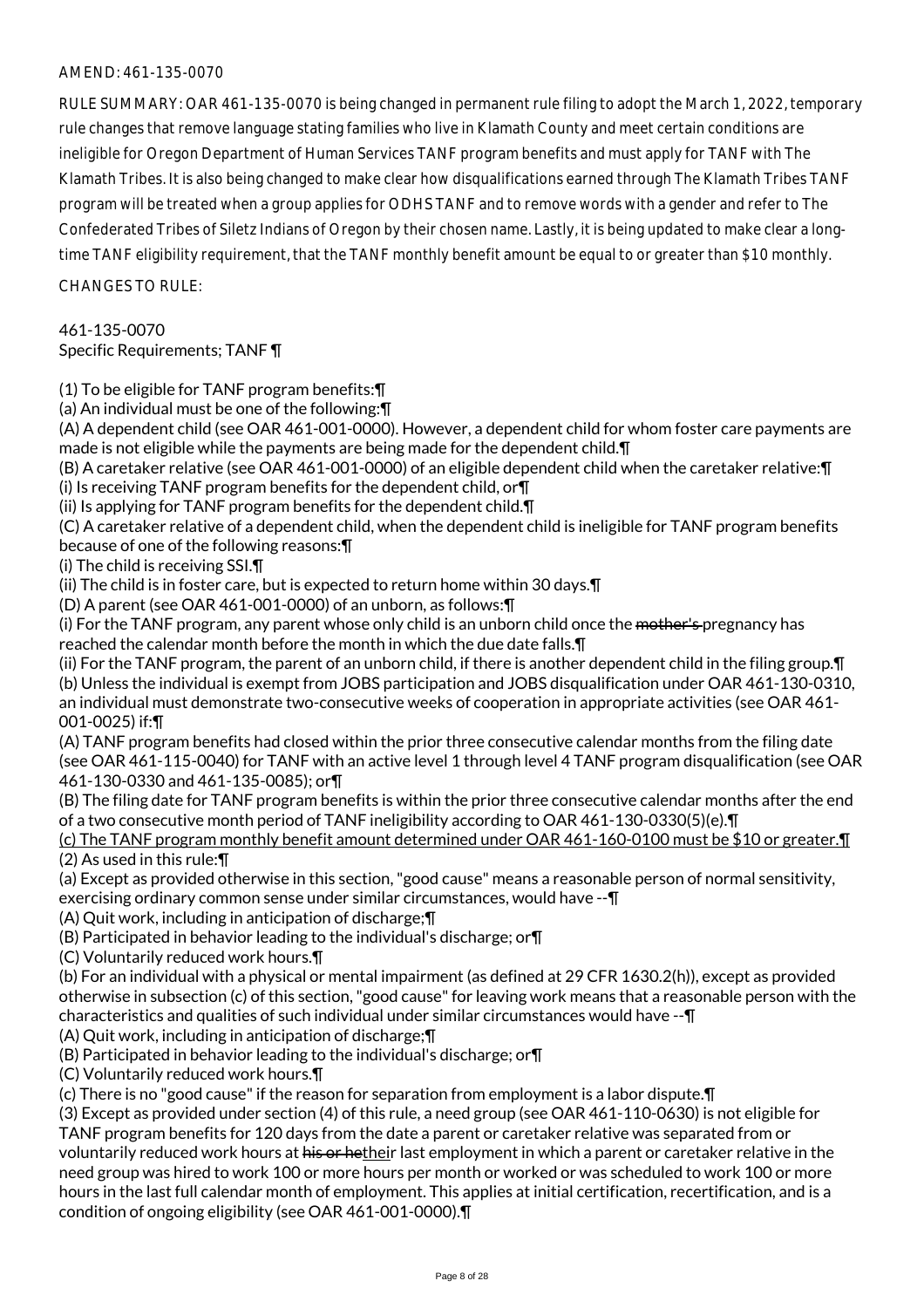(4) A need group (see OAR 461-110-0630) may not be reduced or denied TANF program benefits based on section (3) of this rule if the parent or caretaker relative is one of the following:¶

(a) A teen parent (see OAR 461-001-0000) returning to high school or equivalent.¶

(b) An individual fleeing from or at risk of domestic violence (see OAR 461-001-0000).¶

(c) An individual who is pregnant and the pregnancy has reached the first of the calendar month prior to the month in which the due date falls.¶

(d) An individual who is pregnant and experiencing medical complications due to the pregnancy that prohibit participation in activities of the program and are documented by a qualified and appropriate professional.¶ (e) An individual unable to work due to a disability or medical condition documented by a qualified and appropriate professional, and which is expected to last for 30 days or more from the filing date for TANF program benefits.¶

(f) An individual who was separated from employment for a reason the Department determines is good cause as defined in section (2) of this rule.¶

 $(g)$  An individual who was separated from employment as a result of a layoff.  $\P$ 

(5) A family is ineligible for TANF program benefitMembers iof tIhe family meets the requirements of all of the following subsections:¶

(a) The family lives in Klamath County.¶

(b) The family meets anyKlamath Tribes may apply for either The Klamath Tribes TANF program ofr the following conditions:¶

(A) The family has a single custodial parent who is a member of the Klamath Tribes, or the single custodial parent is not a Klamath Tribes member and at least 50 percent of the dependent children are Klamath Tribes members;ODHS TANF program.¶

(a) A Level 1 or Level 2 Klamath Tribes TANF program benefit disqualification does not establish an ODHS TANF program disqualification.¶

(Bb) TheFor family has two custodial parents (see OAR 461-001-0000) who are members of the Klamath Tribes, or only one of the two custodial parents is a Klamath Tribes member and at least 50 percent of the dependent children are Klamath Tribes members; or¶

(C) The family has a caretaker relative who is not the custodial parent and at least 50 percent of the dependent children are Klamath Tribes members.¶

(c) The family is eligible for the Klamath Tribes TANF program or would be eligible for the Klamath Tribes TANF program if not for the failure of the family to cooperate with program requirements.¶

(6) Aies whose Klamath Tribes TANF program benefits have been closed due to failure to comply with program requirements:¶

(A) The Klamath Tribes TANF program shall decide if the family may receive TANF from the ODHS TANF program (if eligible under Chapter 461).¶

(B) If the Klamath Tribes TANF program decides the family may receive TANF from ODHS, the ODHS TANF benefits shall be initially approved with no ODHS TANF program disqualification.¶

(6) For the Confederated Tribes of Siletz Indians of Oregon, a family is ineligible for ODHS TANF program benefits if all of the following subsections apply to the family:¶

(a) A parent, caretaker relative, or child is a member of the Siletz TribThe (Confederated Tribes of Siletz Indians of Oregon) and lives in one of the eleven service area counties: Benton, Clackamas, Lane, Lincoln, Linn, Marion, Multnomah, Polk, Tillamook, Washington, or Yamhill counties.¶

(b) The family includes members who are living in the same household and at least one of the following paragraphs applies:¶

(A) A two-parent family with one enrolled Siletz tribal member with a shared dependent.¶

(B) A single-parent family with one enrolled Siletz tribal member.¶

(C) A non-needy caretaker relative or essential person with one enrolled Siletz tribal member who is a minor.¶ (D) A pregnant enrolled Siletz tribal member in their eighth month of pregnancy.¶

(c) The family is eligible for the Siletz Tribes TANF program or would be eligible for the Siletz Tribes TANF program if not for the failure of the family to cooperate with Siletz TANF program requirements.¶

(7) If a parent or caretaker relative covered by section  $(5)$  or (6) of this rule fails to follow through with a Department referral to tThe KlamathConfederated Tribes orf Siletz TribalIndians of Oregon TANF program, the entire filing group is ineligible for **ODHS** TANF program benefits.

Statutory/Other Authority: ORS 409.050, 411.060, 411.070, 411.400, 411.404, 412.006, 412.016, 412.049, 412.124

Statutes/Other Implemented: ORS 409.010, 411.060, 411.070, 411.400, 411.404, 412.006, 412.016, 412.049, 412.064, 412.124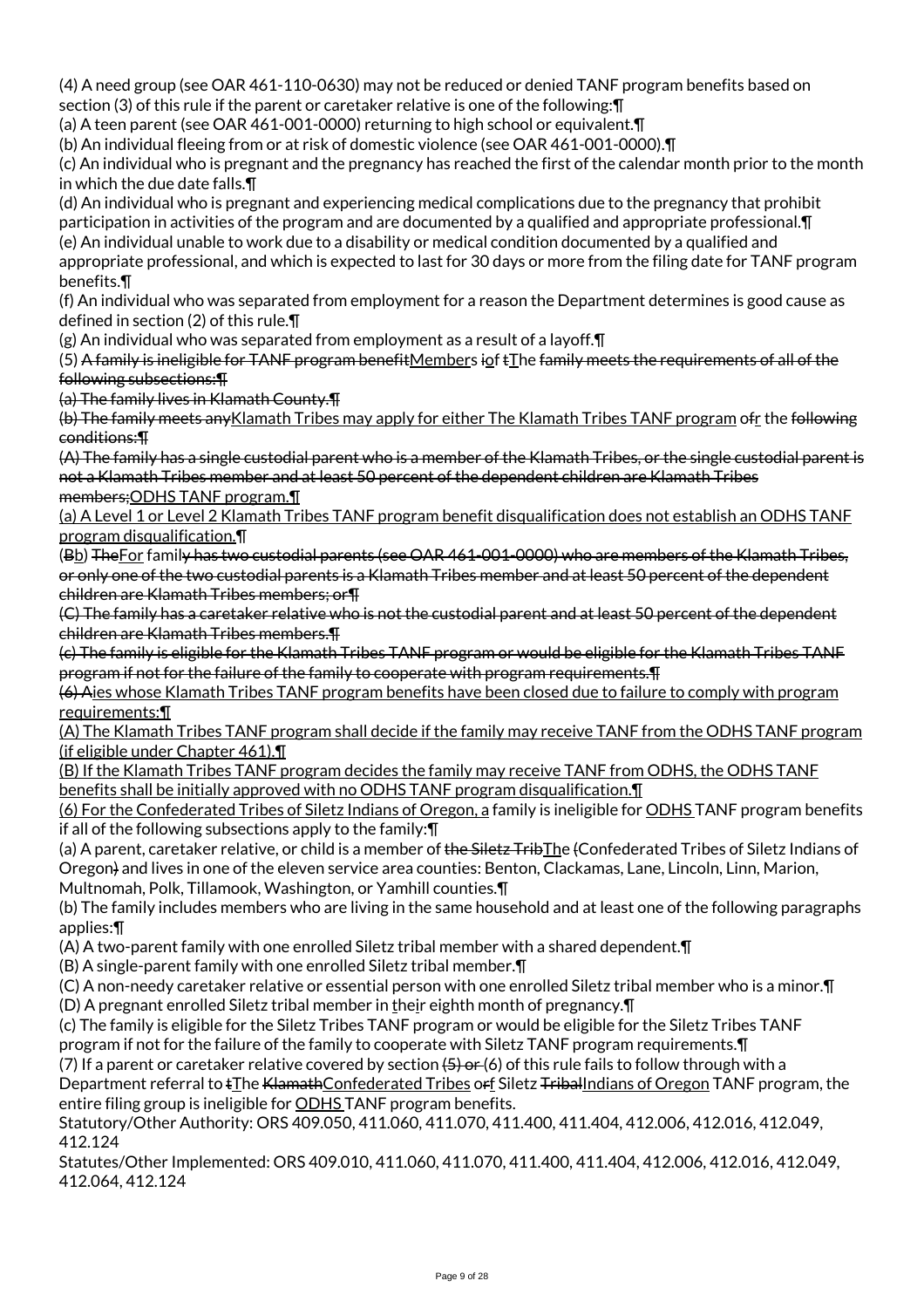## AMEND: 461-135-1270

RULE SUMMARY: OAR 461-135-1270 is being changed to, in permanent rule, expand TANF program closure reasons that qualify a group to receive Employment Payments. Individuals who have been JOBS eligible or JOBS volunteer whose TANF case closed due to their TANF benefit amount being reduced to less than \$10.00 after gaining employment, will now be Employment Payment eligible.

CHANGES TO RULE:

461-135-1270

Specific Requirements; Employment Payments ¶

(1) Effective April 1, 2016, a benefit group (see OAR 461-110-0630) that includes an individual who meets the requirements in section (2) of this rule is eligible to receive \$225 in Employment Payments (see OAR 461-001- 0025) paid over three months as provided in section (3) of this rule.¶

(2) To be eligible for three months of Employment Payments, an individual in the benefit group (see OAR 461-110- 0750) or an individual not in the benefit group due to the time limit in OAR 461-135-0071 must meet all of the following requirements:¶

(a) Have obtained unsubsidized paid employment and reported it timely.¶

(b) Have been a JOBS eligible or JOBS volunteer (see OAR 461-130-0310) individual who closed TANF for one of the following reasons:¶

(A) Became ineligible for the Pre-TANF, SFPSS or TANF programs due to income above the applicable income standard in OAR 461-155-0030.¶

(B) Became ineligible for the Pre-TANF, SFPSS or TANF programs due to TANF benefit amount being less than \$10.00 in accordance with OAR 461-135-0070.¶

(C) Voluntarily closed TANF to avoid accruing time toward the time limit in OAR 461-135-0071.¶

(CD) Voluntarily closed TANF to be eligible for TBA (see OAR 461-135-0506).¶

(c) Meet the TANF residency requirements in OAR 461-120-0010.¶

(d) Remain at or below 350 percent FPL in OAR 461-155-0180.¶

(3) Employment Payments begin the month following the month in which Pre-TANF, SFPSS, or TANF benefits close. Payments are limited to one payment per month per benefit group. Payments may not be prorated and are paid in the following amounts and order:¶

(a) \$100 the first month after benefits close.¶

(b) \$75 the second month after benefits close.¶

(c) \$50 the third month after benefits close.¶

(4) An individual receiving Employment Payments is not eligible for JOBS Plus or JPI (see OAR 461-135-1260).¶

(5) Employment Payments end when an individual:¶

(a) Is approved for REF, Pre-TANF, SFPSS, or TANF program benefits;¶

(b) Is a member of a filing group (see OAR 461-110-0330) approved for REF, Pre-TANF, SFPSS, or TANF program benefits; or¶

(c) Loses unsubsidized paid employment and the loss is verified by the Department.

Statutory/Other Authority: ORS 409.050, 411.060, 411.070, 412.049, 412.124

Statutes/Other Implemented: ORS 409.050, 411.060, 411.070, 412.049, 412.124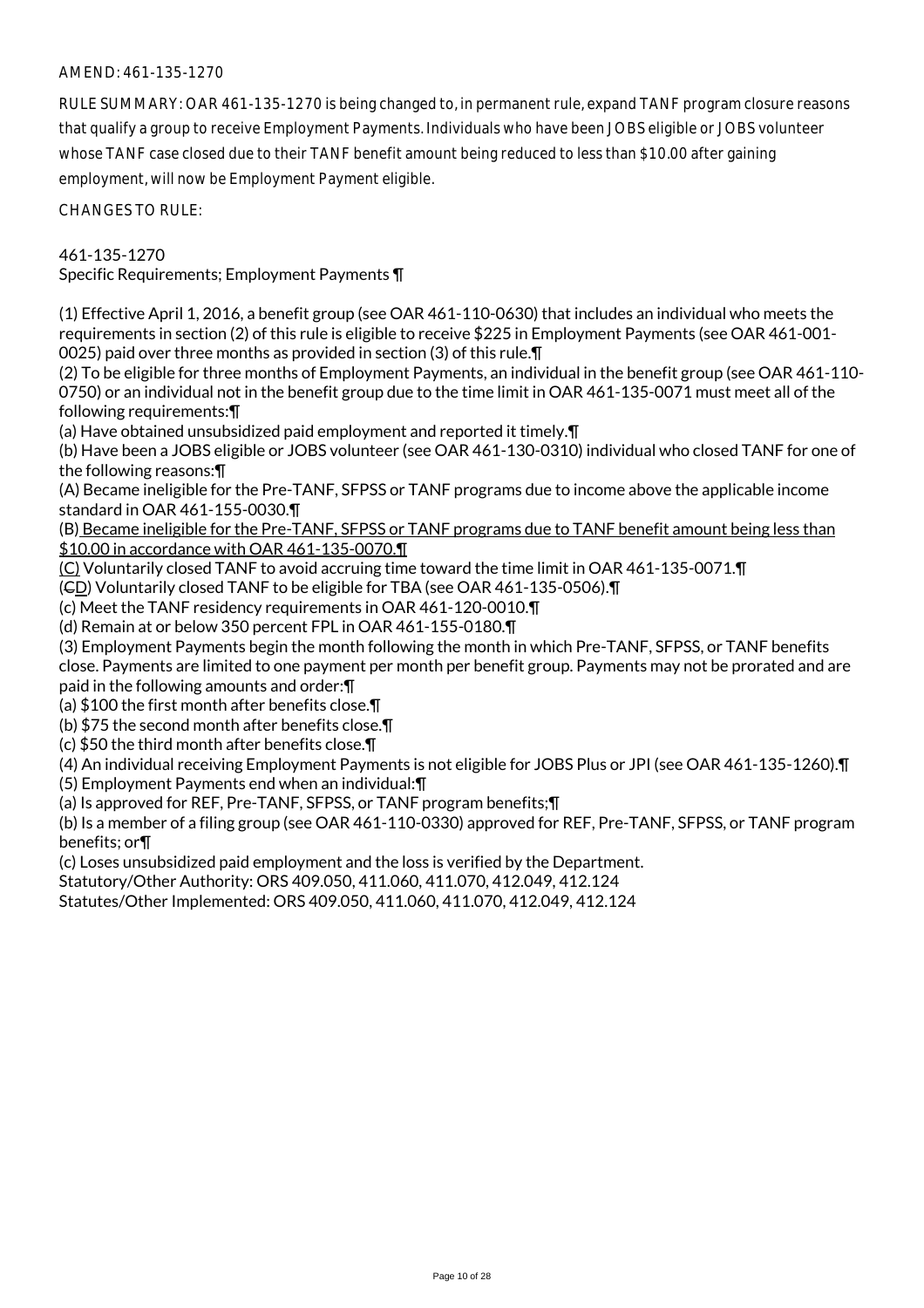## AMEND: 461-155-0150

RULE SUMMARY: OAR 461-155-0150 is being changed to permanently adopt the second child care provider rate increase of 2022. The child care provider rates were increased by temporary rule filing effective January 1, 2022, and the Department plans to increase rates again effective June 1, 2022.

CHANGES TO RULE:

#### 461-155-0150

Child Care Provider Eligibility Standard, Payment Rates, Payment Limits, and Payable Hours ¶

The following provisions apply to child care in the ERDC, JOBS, JOBS Plus, and TANF programs:¶

(1) The following definitions apply to the rules governing child care rates:¶

(a) Infant: For all providers other than licensed (registered or certified) care, a child aged newborn to 1 year. For licensed care, an infant is a child aged newborn to 2 years.¶

(b) Toddler: For all providers other than licensed (registered or certified) care, a child aged 1 year to 3 years. For licensed care, a toddler is a child aged 2 years to 3 years.¶

(c) Preschool: A child aged 3 years to 6 years.¶

(d) School: A child aged 6 years or older.¶

(e) Special Needs: A child who meets the age requirement of the program (ERDC or TANF) and who requires a level of care over and above the norm for their age due to a physical, behavioral, or mental disability. The disability must be verified by one of the following:¶

(A) A physician, nurse practitioner, clinical social worker, or any additional sources in OAR 461-125-0830.¶ (B) Eligibility for Early Intervention and Early Childhood Special Education Programs, or school-age Special Education Programs.¶

(C) Eligibility for SSI.¶

(2) The following definitions apply to the types of care specified in the child care rate charts in subsections (4)(a) through (4)(c) of this rule:¶

(a) The Standard Family Rate applies to child care provided in the provider's own home or in the home of the child when the provider does not qualify for the enhanced rate allowed by subsection (b) of this section. In

(b) The Enhanced Family Rate applies to child care provided in the provider's own home or in the home of the child when the provider meets the training requirements of the Oregon Registry, established by the Oregon Center for Career Development in Childhood Care and Education.¶

(c) The Registered Family Rate applies to child care provided in the provider's own home when the provider meets criteria established by the Office of Child Care.¶

(d) The Certified Family Rate applies to child care provided in a residential dwelling that is certified by the Office of Child Care as a Certified Family Home. To earn this designation, the facility must be inspected, and both provider and facility are required to meet certain standards not required of a registered family provider.¶ (e) The Standard Center Rate applies to child care provided in a facility that is not located in a residential dwelling and is exempt from Office of Child Care Certification rules (see OAR 414-300-0000).¶

(f) The Enhanced Center Rate applies to child care provided in an exempt center whose staff meet the training requirements of the Oregon Registry established by the Oregon Center for Career Development in Childhood Care and Education. Eligibility to receive the enhanced center rate for care provided in an exempt center is subject to the following requirements:¶

(A) A minimum of one staff member for every 20 children in care must meet the Oregon Registry training requirements noted in subsection (b) of this section.¶

(B) New staff must meet the Oregon Registry training requirements within 90 days of hire, if necessary to maintain the trained staff-to-children ratio described in paragraph (A) of this subsection.¶

(C) There must be at least one person present where care is provided who has a current certificate in infant and child CPR and a current American Red Cross First Aid card or an equivalent.¶

(g) An enhanced rate will become effective not later than the second month following the month in which the Department receives verification that the provider has met the requirements of subsection (b) or (f) of this section.¶

(h) The Certified Center Rate applies to child care provided in a center that is certified by the Office of Child Care or participating in the Alternative Pathway program through the Office of Child Care.¶

(3) The following provisions apply to child care payments:¶

(a) Providers not eligible for the enhanced or licensed rate will be paid at an hourly rate for children in care less than 158 hours per month subject to the maximum full-time monthly rate.¶

(b) Providers eligible for the enhanced or licensed rate will be paid at an hourly rate for children in care less than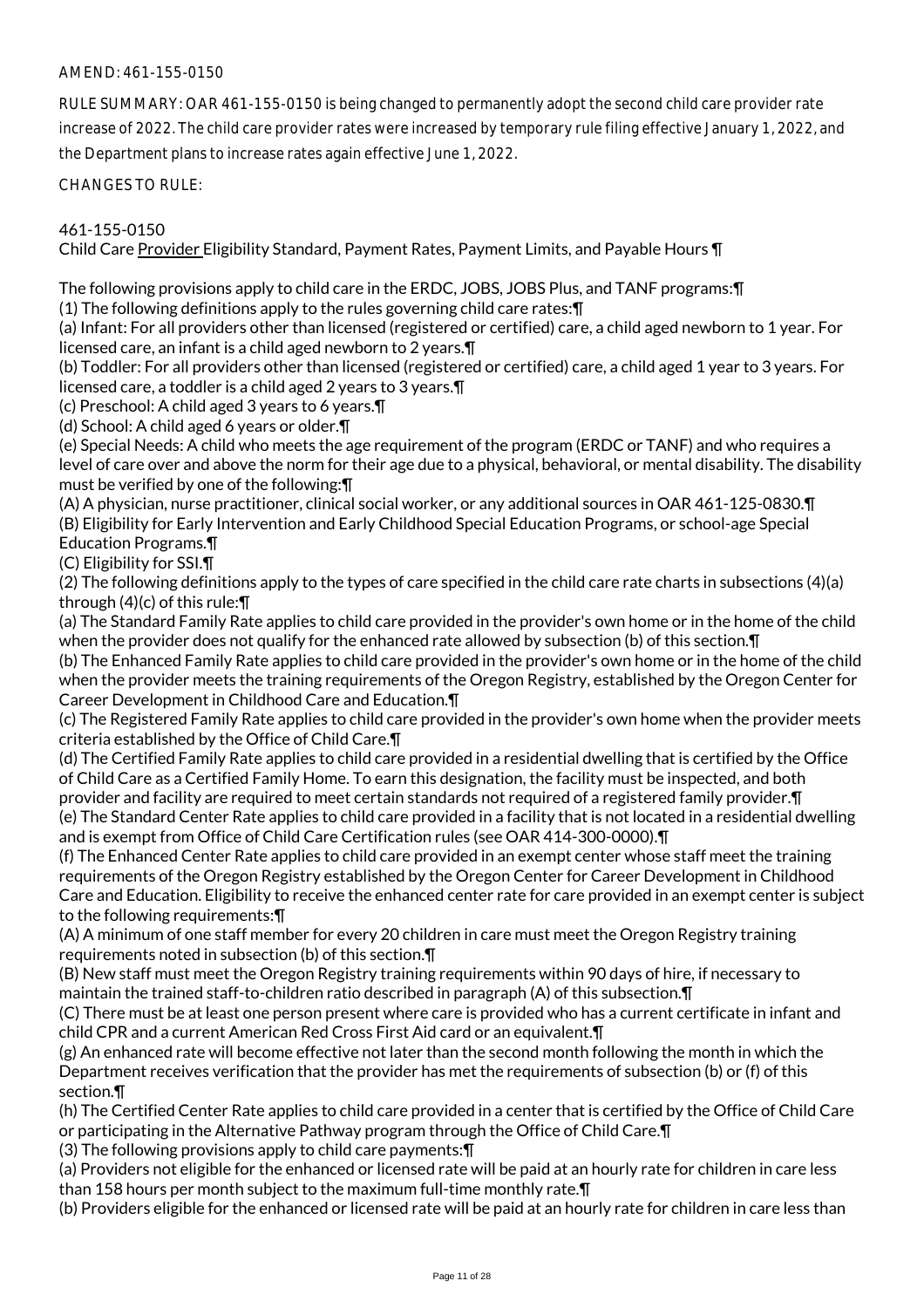136 hours a month, unless the provider customarily bills all families at a part-time monthly rate subject to the maximum full-time monthly rate and is designated as the primary provider for the case.¶

(c) At their request, providers eligible for the enhanced or licensed rate may be paid at the part-time monthly rate if they provide 63 or more hours of care in the month, customarily bill all families at a part-time monthly rate, and are designated as the primary provider for the case.¶

(d) Unless required by the circumstances of the caretaker or child, the Department will not pay for care at a parttime monthly or a monthly rate to more than one provider for the same child for the same month.¶

(e) The Department will pay at the hourly rate for less than 63 hours of care in the month subject to the maximum full-time monthly rate.¶

(f) The Department will pay for absent days each month the child is absent. Absent days can be billed if:¶

(A) It is the provider's policy to bill all families for absent days; and¶

(B) The child was scheduled to be in care, the provider bills for the amount of time the child was scheduled to be in care, and the child has not been absent for a calendar month.¶

(g) Child care providers are eligible to receive an incentive payment upon achieving and maintaining a three star or higher rating with the Quality Rating Improvement System (QRIS) subject to all of the following provisions. The (A) The incentive payment is in addition to the Department maximum rate.¶

(B) A provider may receive an incentive payment for any ERDC child that the Department paid the provider for full-time care (136 hours or more).¶

(C) Providers who are contracted for child care services through the ERDC program are not eligible to receive incentive payments, with the exception of Early Head Start providers.¶

(D) Eligibility for the incentive payment is effective the month after the QRIS rating has been achieved.¶

(E) The incentive payment amount is based on the provider's star QRIS rating as follows: ¶

Star Rating&&&&&&.Amount¶

3&&&&&&&&&&&&&\$54¶

4&&&&&&&&&&&&&\$72¶

5&&&&&&&&&&&&&\$90¶

(h) In the ERDC program, child care providers eligible for the licensed rate may receive payment from the Department for registration and other fees if they are required by the facility for a child to begin or continue care and the fees are also required of the general public. Fees related to penalties, fines, charges exceeding approved ERDC hours or rates (see section (4) of this rule), or advance payment for cost of care are not eligible for payment. ¶

(4) TEffective January 1, 2022, the following are the child care rates based on the type of provider, the location of the provider (shown by zip code), the age of the child, and the type of billing used (hourly or monthly):¶

(a) [see attached table]¶

(b) [see attached table]¶

(c) [see attached table]¶

(5) OAR 461-160-0300 establishes ERDC financial eligibility, allowable child care cost, and the copay calculation, except for child care under a contract between a Head Start agency and the Department, which is covered under OAR 461-135-0405.¶

(6) Subject to the provisions in section (9) of this rule, the monthly limit for each child's child care payments is the lesser of the amount charged by the provider or providers and the following amounts:¶

(a) The monthly rate provided in section (4) of this rule.¶

(b) The product of the hours of care, limited by section (8) of this rule, multiplied by the hourly rate provided in section (4) of this rule.¶

(7) The limit in any month for child care payments on behalf of a child whose caretaker is away from the child's home for more than 30 days because the caretaker is a member of a reserve or National Guard unit that is called up for active duty is the lesser of the following:¶

(a) The amount billed by the provider or providers.¶

(b) The monthly rate established in this rule for 215 hours of care.¶

(8) The number of payable billed hours of care for a child is limited as follows:¶

(a) In the ERDC and TANF programs, the total payable hours of care in a month may not exceed the amounts in paragraphs (A) or (B) of this subsection:¶

(A) 125 percent of the number of child care hours authorized:¶

(i) Under OAR 461-160-0040(3) and (6); or¶

(ii) To participate in activities included in a case plan (see OAR 461-001-0025) including, for caretakers in the JOBS Plus program, the time the caretaker searches for unsubsidized employment and for which the employer pays the caretaker.¶

(B) The monthly rate established in section (4) of this rule multiplied by a factor of not more than 1.5, determined by dividing the number of hours billed by 215, when the caretaker meets the criteria for extra hours under section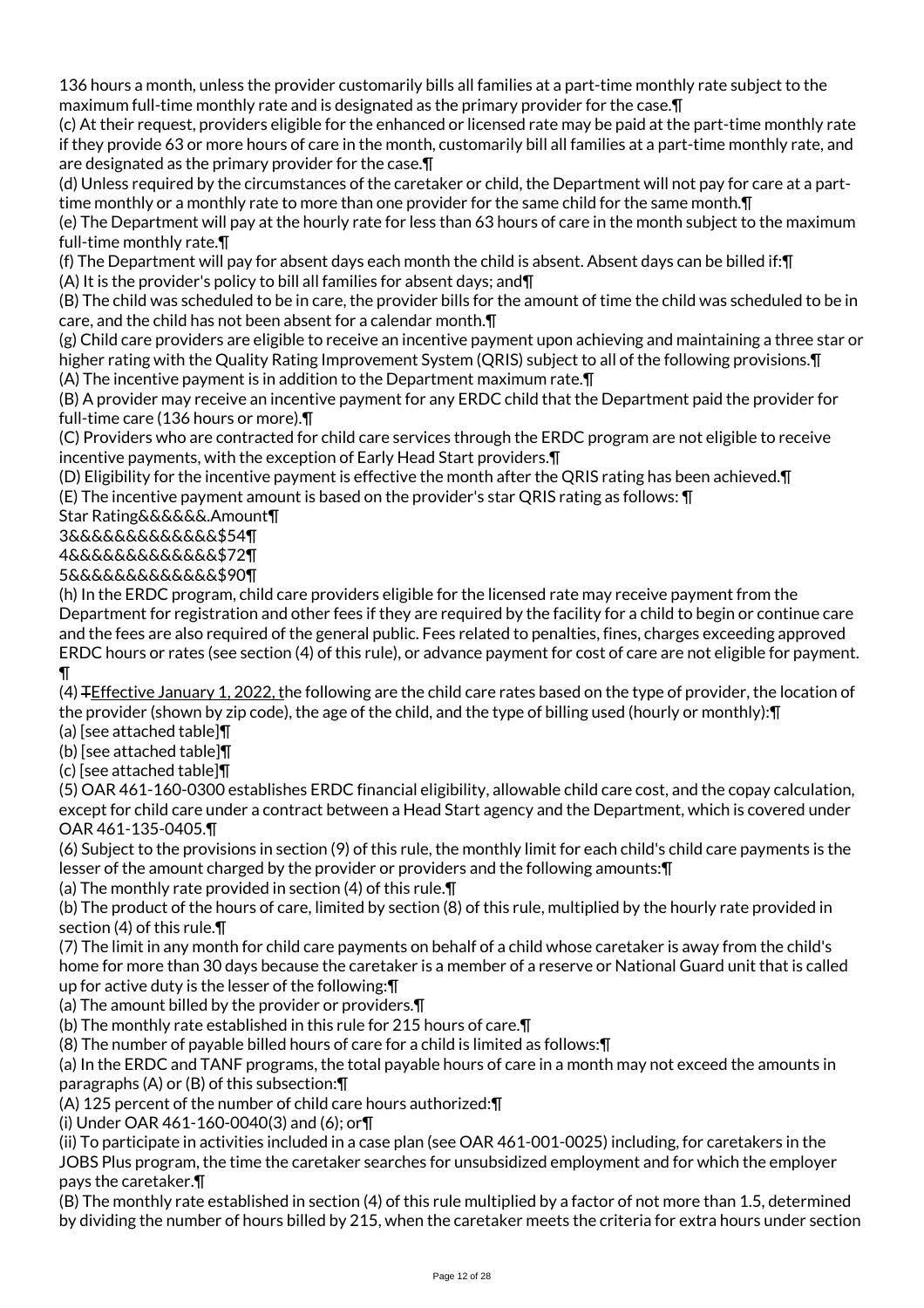(10) of this rule.¶

(b) In the ERDC program, for a caretaker who earns less than the Oregon minimum wage, the total may not exceed 125 percent of the anticipated earnings divided by the state minimum wage not to exceed 172 hours (which is full time).¶

(c) In the TANF program, for a caretaker who earns less than the Oregon minimum wage or is self-employed, the total may not exceed 125 percent of the anticipated earnings divided by the state minimum wage not to exceed 172 hours (which is full time). The limitation of this subsection is waived for the first three months of the caretaker's employment.¶

(d) In the ERDC program, employed caretakers eligible under OAR 461-135-0400 may have education hours added to the authorized work hours. Education hours may not exceed authorized work hours and combined hours may not exceed 215 hours per month. Education hours are hours required to participate in coursework that leads to a certificate, degree, or job-related knowledge or skills attainment at an institution of higher education approved to receive federal financial aid.¶

(9) The limit in any month for child care payments on behalf of a child whose caretaker has special circumstances, defined in section (10) of this rule, is the lesser of one of the following:¶

(a) The amount billed by the provider or providers; or¶

(b) The monthly rate established in section (4) of this rule multiplied by a factor, of not more than 1.5, determined by dividing the number of hours billed by 215.¶

(10) The limit allowed by section (9) of this rule is authorized once the Department has determined the caretaker has special circumstances. For the purposes of this section, a caretaker has special circumstances when it is necessary for the caretaker to obtain child care in excess of 215 hours in a month to perform the requirements of their employment or training required to keep current employment, not including self-employment. This is limited to the following situations:¶

(a) The commute time to and from work exceeds two hours per day.¶

(b) The caretaker works an overnight shift and care is necessary for both work hours and sleep hours.¶

(c) The caretaker works a split shift and it is not feasible to care for the child between shifts.¶

(d) The caretaker consistently works more than 40 hours per week.¶

(11) The payment available for care of a child who meets the special needs criteria described in subsection (e) of section (1) of this rule is increased in accordance with OAR 461-155-0151 if the requirements of both of the following subsections are met:¶

(a) The child requires significantly more direct supervision by the child care provider than normal for a child of the same age.¶

(b) The child is enrolled in a local school district Early Intervention or Early Childhood Special Education program or school-age Special Education Program. The enrollment required by this subsection is waived if determined inappropriate by a physician, nurse practitioner, licensed or certified psychologist, clinical social worker, or school district official.

Statutory/Other Authority: ORS 329A.500, 409.050, 411.060, 411.070, 412.049

Statutes/Other Implemented: ORS 329A.500, 409.010, 409.610, 411.060, 411.070, 411.122, 411.141, 412.006, 412.049, 412.124, 418.485, HB 4005, 2022 Reg. Sess. (Oregon 2022)

RULE ATTACHMENTS DO NOT SHOW CHANGES. PLEASE CONTACT AGENCY REGARDING CHANGES.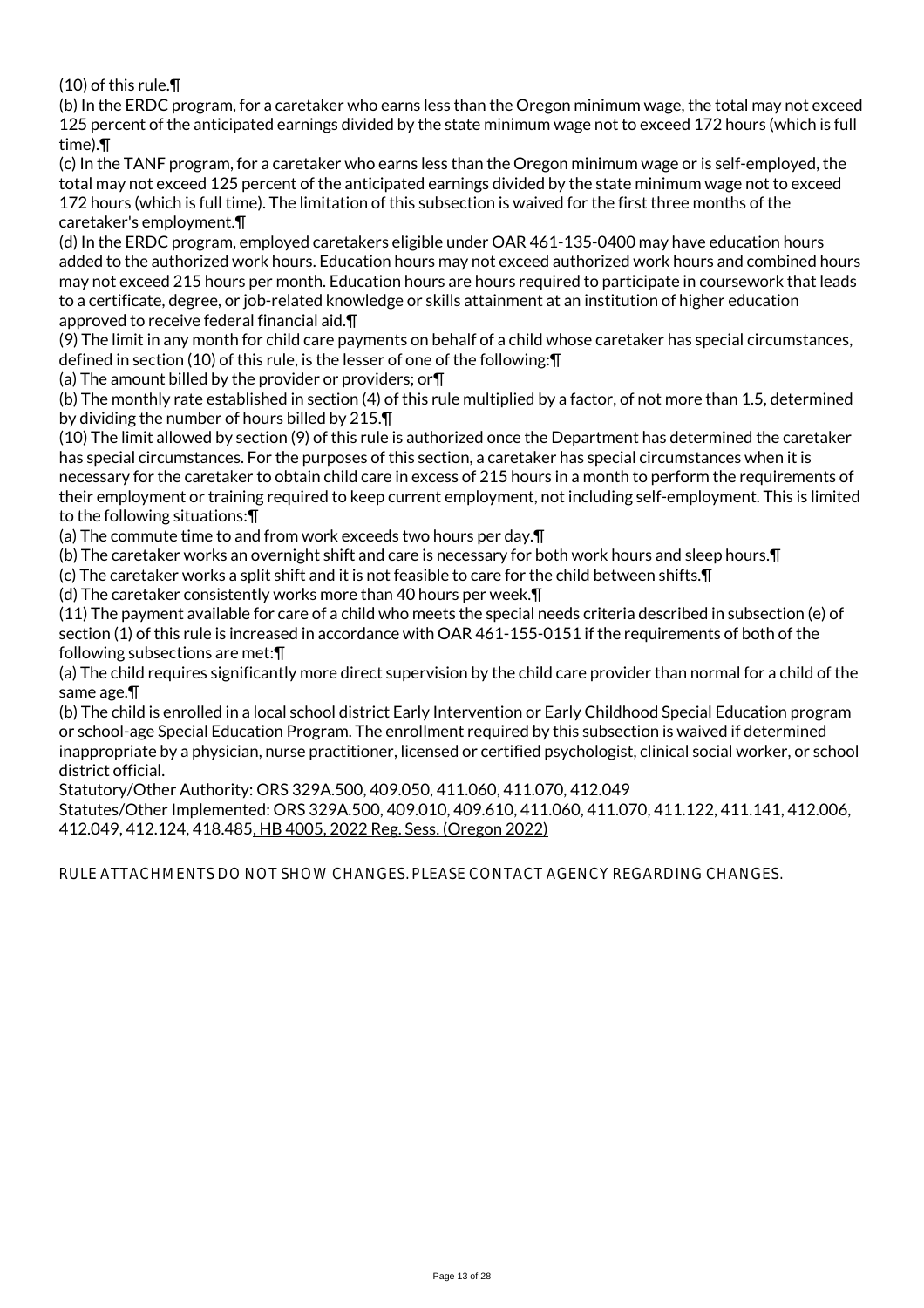(4)

(a)

|                      |           | <b>Standard Family Rate</b>                         | <b>Standard Center Rate</b> |           |  |
|----------------------|-----------|-----------------------------------------------------|-----------------------------|-----------|--|
|                      |           | 1-157 Hours 158-215 Hours 1-157 Hours 158-215 Hours |                             |           |  |
|                      | per month | per month                                           | per month                   | per month |  |
|                      | Hourly    | Monthly                                             | Hourly                      | Monthly   |  |
| Infant               | \$4.48    | \$830                                               | \$9.00                      | \$1,279   |  |
| Toddler              | \$4.43    | \$797                                               | \$7.50                      | \$1,279   |  |
| Preschool            | \$4.43    | \$747                                               | \$8.25                      | \$1,050   |  |
| School               | \$4.43    | \$740                                               | \$5.63                      | \$825     |  |
| <b>Special Needs</b> | \$4.48    | \$830                                               | \$9.00                      | \$1,279   |  |

# Group Area A STANDARD RATE MAXIMUMS (Not Licensed)

# ENHANCED RATE MAXIMUMS (Not Licensed)

|                      |                           | <b>Enhanced Family Rate</b> |                            | <b>Enhanced Center Rate</b> |                              |                            |  |
|----------------------|---------------------------|-----------------------------|----------------------------|-----------------------------|------------------------------|----------------------------|--|
|                      | $1-62$ Hours<br>per month | 63-135 Hours<br>per month   | 136-215 Hours<br>per month | 1-62 Hours<br>per month     | 63-135<br>Hours per<br>month | 136-215 Hours<br>per month |  |
|                      | Hourly                    | Part-time                   | Monthly                    | Hourly                      | Part-time                    | Monthly                    |  |
| Infant               | \$4.82                    | \$653                       | \$871                      | \$10.20                     | \$1,087                      | \$1,449                    |  |
| Toddler              | \$4.55                    | \$627                       | \$835                      | \$8.50                      | \$1,087                      | \$1,449                    |  |
| Preschool            | \$4.55                    | \$593                       | \$791                      | \$9.35                      | \$893                        | \$1,190                    |  |
| School               | \$4.49                    | \$559                       | \$746                      | \$6.38                      | \$701                        | \$935                      |  |
| <b>Special Needs</b> | \$4.82                    | \$653                       | \$871                      | \$10.20                     | \$1,087                      | \$1,449                    |  |

#### LICENSED RATE MAXIMUMS

|                      |            | <b>Registered Family Rate</b> |         |          | Certified Family Rate |                                                   | Certified Center Rate |           |           |
|----------------------|------------|-------------------------------|---------|----------|-----------------------|---------------------------------------------------|-----------------------|-----------|-----------|
|                      | 1-62 Hours | 63-135                        | 136-215 | $1 - 62$ | 63-135                | 136-215                                           | $1 - 62$              | 63-135    | 136-215   |
|                      | per month  | Hours per                     |         |          |                       | Hours per Hours per Hours per Hours per Hours per |                       | Hours per | Hours per |
|                      |            | month                         | month   | month    | month                 | month                                             | month                 | month     | month     |
|                      | Hourly     | Part-time                     | Monthly | Hourly   | Part-time             | Monthly                                           | Hourly                | Part-time | Monthly   |
| Infant               | \$6.00     | \$814                         | \$1,085 | \$6.50   | \$1,238               | \$1,650                                           | \$12.00               | \$1,279   | \$1,705   |
| Toddler              | \$5.00     | \$720                         | \$960   | \$7.00   | \$1,176               | \$1,568                                           | \$10.00               | \$1,279   | \$1,705   |
| Preschool            | \$5.50     | \$675                         | \$900   | \$6.00   | \$956                 | \$1,275                                           | \$11.00               | \$1050    | \$1,400   |
| School               | \$5.00     | \$563                         | \$750   | \$6.00   | \$750                 | \$1,000                                           | \$7.50                | \$825     | \$1,100   |
| <b>Special Needs</b> | \$6.00     | \$814                         | \$1,085 | \$6.50   | \$1,238               | \$1,650                                           | \$12.00               | \$1,279   | \$1,705   |

Zip Codes for Group Area A:

Portland, Bend, Eugene, Corvallis, Springfield, Monmouth and Ashland areas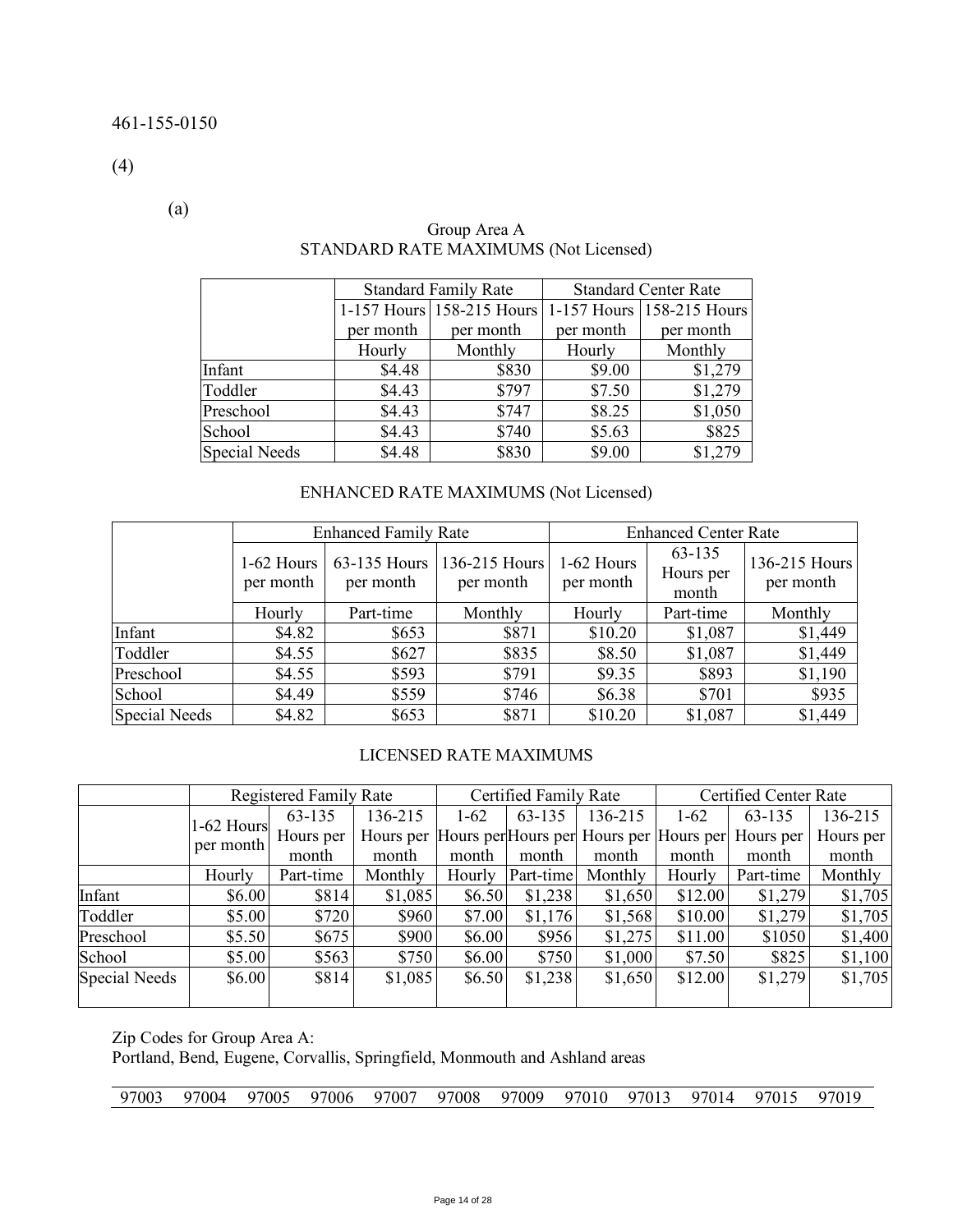461-155-0150 Page 2

| 97022 | 97023 | 97024 | 97027 | 97028 | 97030 | 97031 | 97034 | 97035 | 97036 | 97041 | 97045 |
|-------|-------|-------|-------|-------|-------|-------|-------|-------|-------|-------|-------|
| 97051 | 97055 | 97056 | 97060 | 97062 | 97064 | 97068 | 97070 | 97080 | 97086 | 97089 | 97106 |
| 97109 | 97112 | 97113 | 97116 | 97119 | 97123 | 97124 | 97125 | 97132 | 97133 | 97135 | 97140 |
| 97149 | 97201 | 97202 | 97203 | 97204 | 97205 | 97206 | 97209 | 97210 | 97211 | 97212 | 97213 |
| 97214 | 97215 | 97216 | 97217 | 97218 | 97219 | 97220 | 97221 | 97222 | 97223 | 97224 | 97225 |
| 97227 | 97229 | 97230 | 97231 | 97232 | 97233 | 97236 | 97239 | 97242 | 97258 | 97266 | 97267 |
| 97268 | 97286 | 97292 | 97330 | 97331 | 97333 | 97339 | 97351 | 97361 | 97371 | 97376 | 97401 |
| 97402 | 97403 | 97404 | 97405 | 97408 | 97454 | 97455 | 97477 | 97478 | 97482 | 97520 | 97525 |
| 97701 | 97702 | 97703 | 97707 | 97708 | 97709 | 97078 |       |       |       |       |       |

(b)

| Group Area B                          |  |
|---------------------------------------|--|
| STANDARD RATE MAXIMUMS (Not Licensed) |  |

|                      |           | <b>Standard Family Rate</b> | <b>Standard Center Rate</b> |                           |  |
|----------------------|-----------|-----------------------------|-----------------------------|---------------------------|--|
|                      |           | 1-157 Hours 158-215 Hours   |                             | 1-157 Hours 158-215 Hours |  |
|                      | per month | per month                   | per month                   | per month                 |  |
|                      | Hourly    | Monthly                     | Hourly                      | Monthly                   |  |
| Infant               | \$3.88    | \$663                       | \$4.88                      | \$893                     |  |
| Toddler              | \$3.88    | \$636                       | \$4.69                      | \$812                     |  |
| Preschool            | \$3.68    | \$630                       | \$4.31                      | \$645                     |  |
| School               | \$3.68    | \$611                       | \$3.86                      | \$472                     |  |
| <b>Special Needs</b> | \$3.88    | \$663                       | \$4.88                      | \$893                     |  |

# ENHANCED RATE MAXIMUMS (Not Licensed)

|                      |           | <b>Enhanced Family Rate</b> |                                                                             | <b>Enhanced Center Rate</b> |           |           |  |  |
|----------------------|-----------|-----------------------------|-----------------------------------------------------------------------------|-----------------------------|-----------|-----------|--|--|
|                      |           |                             | 1-62 Hours 63-135 Hours 136-215 Hours 1-62 Hours 63-135 Hours 136-215 Hours |                             |           |           |  |  |
|                      | per month | per month                   | per month                                                                   | per month                   | per month | per month |  |  |
|                      | Hourly    | Part-time                   | Monthly                                                                     | Hourly                      | Part-time | Monthly   |  |  |
| Infant               | \$4.08    | \$535                       | \$714                                                                       | \$5.53                      | \$759     | \$1,012   |  |  |
| Toddler              | \$4.08    | \$510                       | \$680                                                                       | \$5.31                      | \$690     | \$921     |  |  |
| Preschool            | \$4.08    | \$510                       | \$680                                                                       | \$4.89                      | \$548     | \$731     |  |  |
| School               | \$4.08    | \$478                       | \$637                                                                       | \$4.38                      | \$401     | \$535     |  |  |
| <b>Special Needs</b> | \$4.08    | \$535                       | \$714                                                                       | \$5.53                      | \$759     | \$1,012   |  |  |

# LICENSED RATE MAXIMUMS

|               |        | <b>Registered Family Rate</b> |           |        | Certified Family Rate |                               | Certified Center Rate                                 |               |           |
|---------------|--------|-------------------------------|-----------|--------|-----------------------|-------------------------------|-------------------------------------------------------|---------------|-----------|
|               | $1-62$ | 63-135                        | 136-215   | $1-62$ | 63-135                | 136-215                       |                                                       | 63-135        | 136-215   |
|               |        | Hours per Hours per           | Hours per |        |                       | Hours per Hours per Hours per | $1-62$ Hours $\vert$ Hours per $\vert$ '<br>per month |               | Hours per |
|               | month  | month                         | month     | month  | month                 | month                         |                                                       | month         | month     |
|               | Hourly | Part-time                     | Monthly   | Hourly | Part-time             | Monthly                       | Hourly                                                | Part-<br>time | Monthly   |
| Infant        | \$4.50 | \$563                         | \$750     | \$5.00 | \$750                 | \$1,000                       | \$6.50                                                | \$893         | \$1,190   |
| Toddler       | \$4.00 | \$525                         | \$700     | \$5.00 | \$675                 | \$900                         | \$6.25                                                | \$812         | \$1,083   |
| Preschool     | \$4.00 | \$510                         | \$680     | \$5.75 | \$638                 | \$850                         | \$5.75                                                | \$645         | \$860     |
| School        | \$4.00 | \$488                         | \$650     | \$5.75 | \$563                 | \$750                         | \$5.15                                                | \$472         | \$629     |
| Special Needs | \$4.50 | \$563                         | \$750     | \$5.00 | \$750                 | \$1,000                       | \$6.50                                                | \$893         | \$1,190   |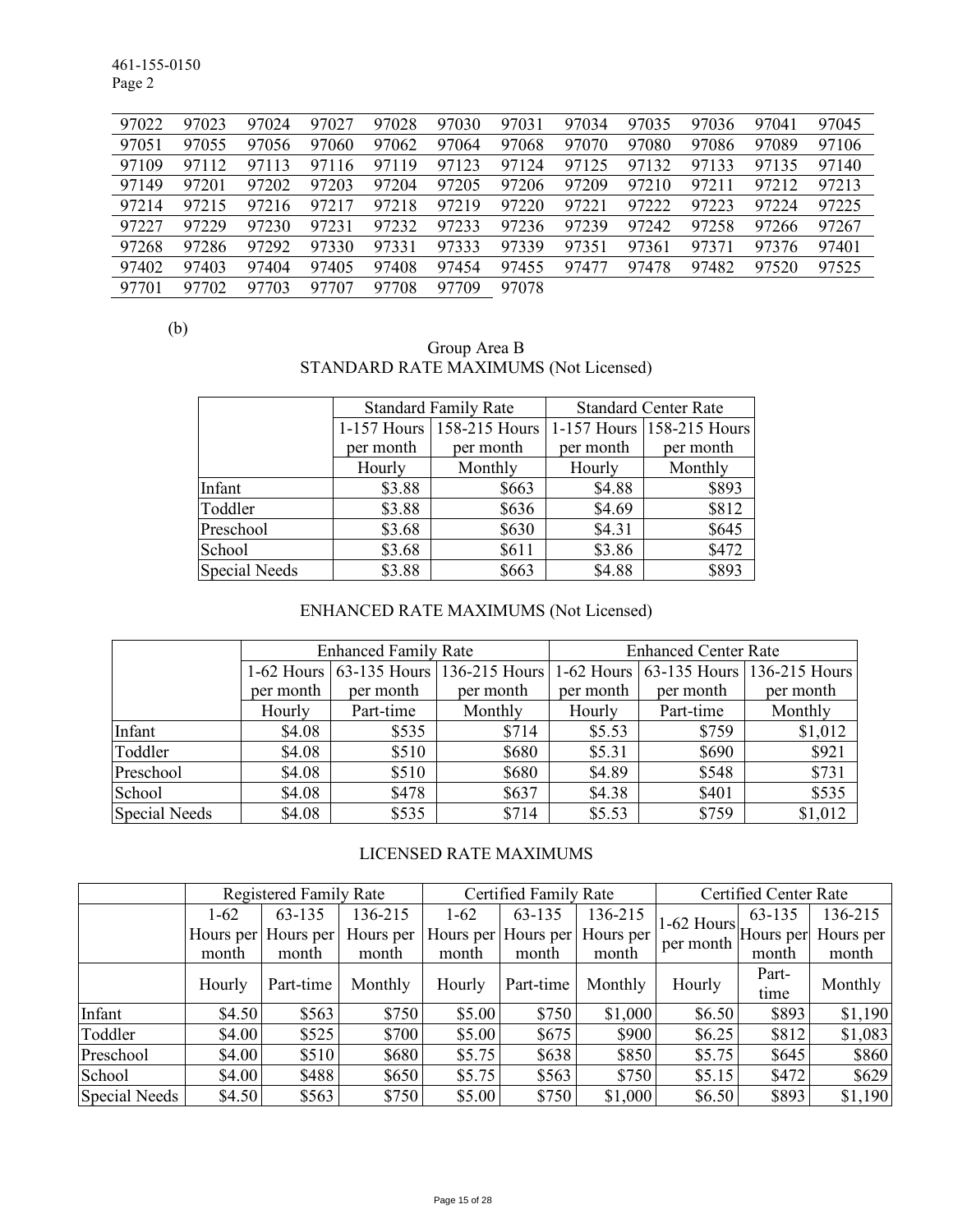Zip Codes for Group Area B:

Salem, Medford, Roseburg, Brookings and areas outside the metropolitan areas in Eugene and Portland

| 97002 |       | 97011 | 97016 | 97017 | 97018 | 97038 | 97042 | 97044 | 97048 | 97049 | 97053 |
|-------|-------|-------|-------|-------|-------|-------|-------|-------|-------|-------|-------|
| 97058 | 97067 | 97071 | 97103 | 97107 | 97108 | 97110 | 97111 | 97114 | 97115 | 97117 | 97118 |
| 97121 | 97122 | 97127 | 97128 | 97131 | 97134 | 97138 | 97141 | 97143 | 97146 | 97148 | 97301 |
| 97302 | 97303 | 97304 | 97305 | 97306 | 97307 | 97309 | 97310 | 97317 | 97321 | 97322 | 97325 |
| 97326 | 97327 | 97328 | 97336 | 97338 | 97341 | 97343 | 97344 | 97348 | 97352 | 97353 | 97355 |
| 97357 | 97362 | 97365 | 97366 | 97367 | 97370 | 97372 | 97374 | 97377 | 97378 | 97380 | 97381 |
| 97383 | 97385 | 97386 | 97389 | 97391 | 97392 | 97394 | 97415 | 97420 | 97423 | 97424 | 97426 |
| 97431 | 97444 | 97446 | 97448 | 97452 | 97456 | 97457 | 97459 | 97465 | 97470 | 97471 | 97479 |
| 97487 | 97489 | 97501 | 97502 | 97503 | 97504 | 97524 | 97534 | 97535 | 97756 | 97759 | 97760 |
| 97801 | 97812 | 97813 |       |       |       |       |       |       |       |       |       |

(c)

Group Area C STANDARD RATE MAXIMUMS (Not Licensed)

|               | <b>Standard Family Rate</b> |               | <b>Standard Center Rate</b> |           |  |
|---------------|-----------------------------|---------------|-----------------------------|-----------|--|
|               |                             | 158-215 Hours | $1 - 157$                   | 158-215   |  |
|               | 1-157 Hours per<br>month    |               | Hours per                   | Hours per |  |
|               |                             | per month     | month                       | month     |  |
|               | Hourly                      | Monthly       | Hourly                      | Monthly   |  |
| Infant        | \$3.88                      | \$663         | \$4.88                      | \$893     |  |
| Toddler       | \$3.88                      | \$636         | \$4.69                      | \$812     |  |
| Preschool     | \$3.68                      | \$630         | \$4.31                      | \$645     |  |
| School        | \$3.68                      | \$611         | \$3.86                      | \$472     |  |
| Special Needs | \$3.88                      | \$663         | \$4.88                      | \$893     |  |

# ENHANCED RATE MAXIMUMS (Not Licensed)

|                      |            | <b>Enhanced Family Rate</b> |                            | <b>Enhanced Center Rate</b> |              |               |  |  |
|----------------------|------------|-----------------------------|----------------------------|-----------------------------|--------------|---------------|--|--|
|                      | 1-62 Hours |                             | 63-135 Hours 136-215 Hours | 1-62 Hours                  | 63-135 Hours | 136-215 Hours |  |  |
|                      | per month  | per month                   | per month                  | per month                   | per month    | per month     |  |  |
|                      | Hourly     | Part-time                   | Monthly                    | Hourly                      | Part-time    | Monthly       |  |  |
| Infant               | \$4.08     | \$535                       | \$714                      | \$5.53                      | \$759        | \$1,012       |  |  |
| Toddler              | \$4.08     | \$510                       | \$680                      | \$5.31                      | \$690        | \$921         |  |  |
| Preschool            | \$4.08     | \$510                       | \$680                      | \$4.89                      | \$548        | \$731         |  |  |
| School               | \$4.08     | \$478                       | \$637                      | \$4.38                      | \$401        | \$535         |  |  |
| <b>Special Needs</b> | \$4.08     | \$535                       | \$714                      | \$5.53                      | \$759        | \$1,012       |  |  |

#### LICENSED RATE MAXIMUMS

|                   | Registered Family Rate                                             |                  | Certified Family Rate |                                 |                  | <b>Certified Center Rate</b> |                 |                                                               |  |
|-------------------|--------------------------------------------------------------------|------------------|-----------------------|---------------------------------|------------------|------------------------------|-----------------|---------------------------------------------------------------|--|
| $1 - 62$<br>month | 63-135<br>Hours per   Hours per   Hours per   Hours per  <br>month | 136-215<br>month | $1 - 62$<br>month     | 63-135<br>Hours<br>per<br>month | 136-215<br>month | $1-62$<br>month              | 63-135<br>month | 136-215<br>Hours per Hours per Hours per Hours per  <br>month |  |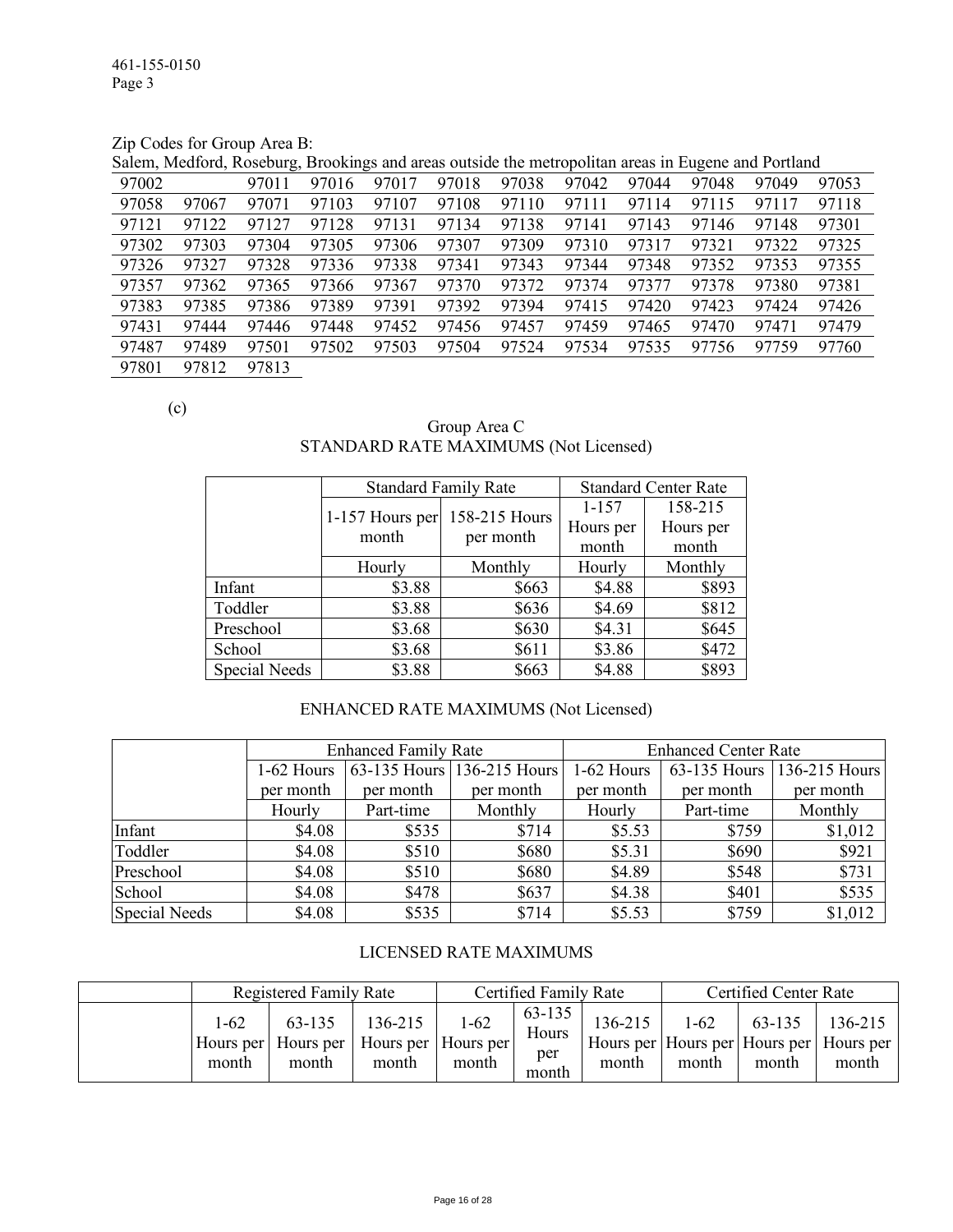461-155-0150 Page 4

|               | Hourly | Part-time | Monthly | Hourly | Part-<br>time | Monthly | Hourly | Part-time | Monthly |
|---------------|--------|-----------|---------|--------|---------------|---------|--------|-----------|---------|
| Infant        | \$4.50 | \$563     | \$750   | \$5.00 | \$750         | \$1,000 | \$6.50 | \$893     | \$1,190 |
| Toddler       | \$4.00 | \$525     | \$700   | \$5.00 | \$675         | \$900   | \$6.25 | \$812     | \$1,083 |
| Preschool     | \$4.00 | \$510     | \$680   | \$5.75 | \$638         | \$850   | \$5.75 | \$645     | \$860   |
| School        | \$4.00 | \$488     | \$650   | \$5.75 | \$563         | \$750   | \$5.15 | \$472     | \$629   |
| Special Needs | \$4.50 | \$563     | \$750   | \$5.00 | \$750         | \$1,000 | \$6.50 | \$893     | \$1,190 |

Zip Codes for Group Area C: Balance of State, Other State Zips

| 97001 | 97020 | 97021 | 97026 | 97029 | 97032 | 97033 | 97037 | 97039 | 97040 | 97050 | 97054 | 97057 |
|-------|-------|-------|-------|-------|-------|-------|-------|-------|-------|-------|-------|-------|
| 97063 | 97065 | 97101 | 97102 | 97130 | 97136 | 97137 | 97144 | 97145 | 97147 | 97324 | 97329 | 97335 |
| 97342 | 97345 | 97346 | 97347 | 97350 | 97358 | 97359 | 97360 | 97364 | 97368 | 97369 | 97375 | 97384 |
| 97388 | 97390 | 97396 | 97406 | 97407 | 97409 | 97410 | 97411 | 97412 | 97413 | 97414 | 97416 | 97417 |
| 97419 | 97425 | 97427 | 97428 | 97429 | 97430 | 97432 | 97433 | 97434 | 97435 | 97436 | 97437 | 97438 |
| 97439 | 97441 | 97442 | 97443 | 97447 | 97449 | 97450 | 97451 | 97453 | 97458 | 97460 | 97461 | 97462 |
| 97463 | 97464 | 97466 | 97467 | 97468 | 97469 | 97472 | 97473 | 97476 | 97480 | 97481 | 97484 | 97486 |
| 97488 | 97490 | 97491 | 97492 | 97493 | 97494 | 97495 | 97496 | 97497 | 97498 | 97499 | 97522 | 97523 |
| 97526 | 97527 | 97530 | 97531 | 97532 | 97533 | 97536 | 97537 | 97538 | 97539 | 97540 | 97541 | 97543 |
| 97544 | 97601 | 97603 | 97604 | 97620 | 97621 | 97622 | 97623 | 97624 | 97625 | 97626 | 97627 | 97630 |
| 97632 | 97633 | 97634 | 97635 | 97636 | 97637 | 97638 | 97639 | 97640 | 97641 | 97710 | 97711 | 97712 |
| 97720 | 97721 | 97722 | 97730 | 97731 | 97732 | 97733 | 97734 | 97735 | 97736 | 97737 | 97738 | 97739 |
| 97740 | 97741 | 97742 | 97750 | 97751 | 97752 | 97753 | 97754 | 97758 | 97761 | 97810 | 97814 | 97817 |
| 97818 | 97819 | 97820 | 97821 | 97822 | 97823 | 97824 | 97825 | 97826 | 97827 | 97828 | 97830 | 97831 |
| 97833 | 97834 | 97835 | 97836 | 97837 | 97838 | 97839 | 97840 | 97841 | 97842 | 97843 | 97844 | 97845 |
| 97846 | 97848 | 97850 | 97856 | 97857 | 97859 | 97861 | 97862 | 97864 | 97865 | 97867 | 97868 | 97869 |
| 97870 | 97871 | 97872 | 97873 | 97874 | 97875 | 97876 | 97877 | 97880 | 97882 | 97883 | 97884 | 97885 |
| 97886 | 97901 | 97902 | 97903 | 97904 | 97905 | 97906 | 97907 | 97908 | 97909 | 97910 | 97911 | 97913 |
| 97914 | 97918 | 97919 | 97920 |       |       |       |       |       |       |       |       |       |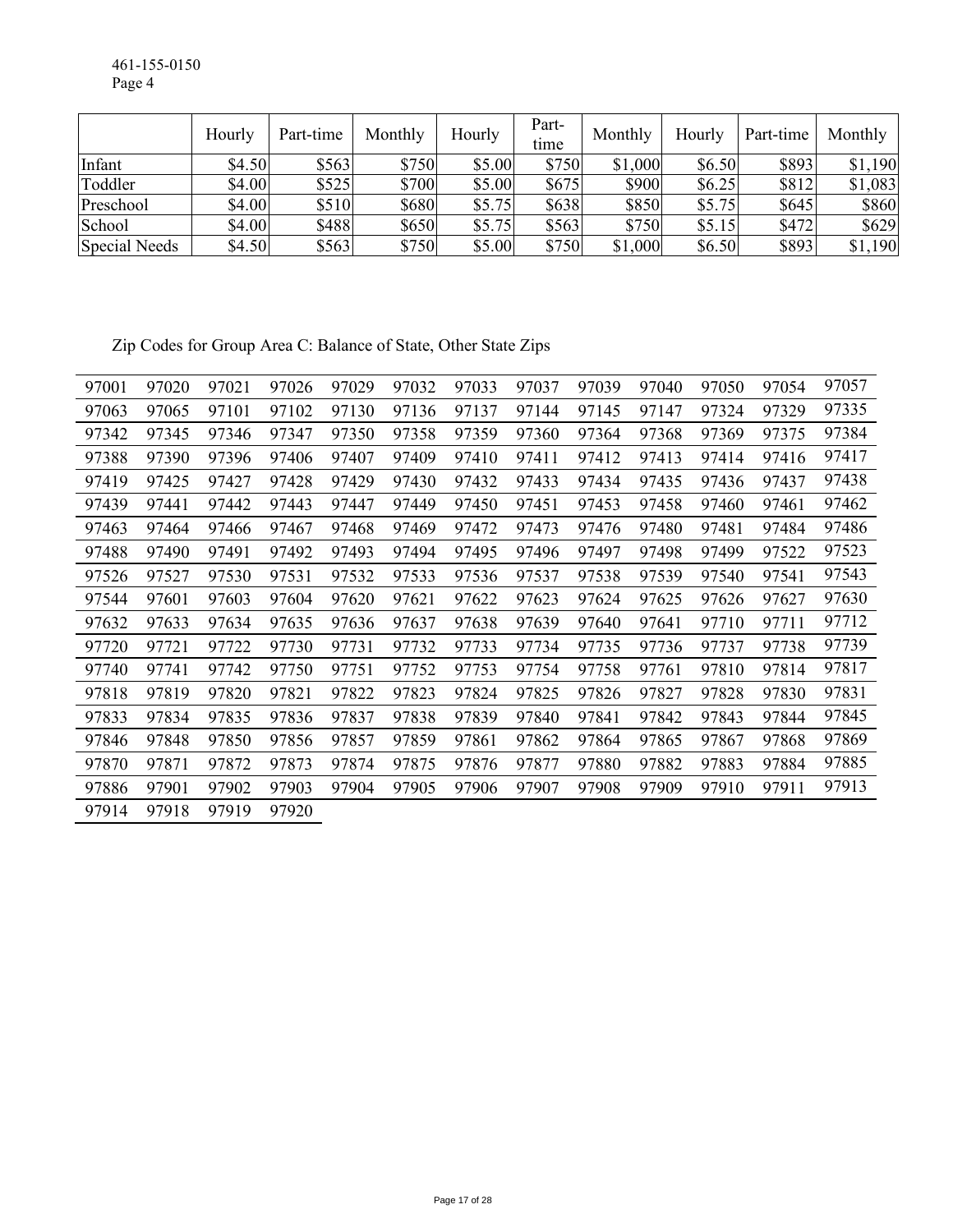#### AMEND: 461-155-0180

RULE SUMMARY: OAR 461-155-0180 is being amended to adopt temporary changes made effective March 1, 2022, into permanent rule. Those amendments adjust the 185 percent, 200 percent, and 250 percent income standards to reflect the annual update to the Federal Poverty Level (FPL). They also adjust the 85 percent income standard to reflect the annual update to the state median income and add the month in which each FPL is updated annually. These amendments keep Oregon in line with current federal and state standards for Department Self-Sufficiency Programs.

CHANGES TO RULE:

#### 461-155-0180

Income Standards; Not OSIP, OSIPM, QMB ¶

(1) A Department program may cite this rule if the program uses a monthly income standard based on the federal poverty level or state median income. The standards in this rule are effective as of October 1, 2021, except as provided otherwise.¶ (2) A monthly income standard set at 100 percent of the 2021 federal poverty level, and updated every October, is set at the following amounts: ¶ Size of Group&&&&&Standard ¶ 1&&&&&&&&&&\$ 1,074¶ 2&&&&&&&&&& 1,452¶ 3&&&&&&&&&& 1,830¶ 4&&&&&&&&&& 2,209¶ 5&&&&&&&&&& 2,587¶ 6&&&&&&&&&& 2,965¶ 7&&&&&&&&&& 3,344¶ 8&&&&&&&&&& 3,722¶ 9&&&&&&&&&& 4,101¶ 10&&&&&&&&&.. 4,480¶ +1&&&&&&&&&... +379¶ (3) A monthly income standard set at 130 percent of the 2021 federal poverty level, and updated every October is set at the following amounts:¶ Size of Group&&&&&Standard¶ 1&&&&&&&&&&\$ 1,396¶ 2&&&&&&&&&& 1,888¶ 3&&&&&&&&&& 2,379¶ 4&&&&&&&&&& 2,871¶ 5&&&&&&&&&& 3,363¶ 6&&&&&&&&&& 3,855¶ 7&&&&&&&&&& 4,347¶ 8&&&&&&&&&& 4,839¶ 9&&&&&&&&&& 5,331¶ 10&&&&&&&&&.. 5,823¶ +1&&&&&&&&&... +492¶ (4) A monthly income standard set at 165 percent of the 2021 federal poverty level, and updated every October, is set at the following amounts: ¶ Size of Group&&&&&Standard¶ 1&&&&&&&&&&\$ 1,771¶ 2&&&&&&&&&& 2,396¶ 3&&&&&&&&&& 3,020¶ 4&&&&&&&&&& 3,644¶ 5&&&&&&&&&& 4,268¶ 6&&&&&&&&&& 4,893¶ 7&&&&&&&&&& 5,517¶ 8&&&&&&&&&& 6,141¶ +1&&&&&&&&&... +625¶ (5) A monthly income standard set at 185 percent of the 20212 federal poverty level, and updated every March, is set at the following amounts: ¶ Size of Group&&&&&Standard¶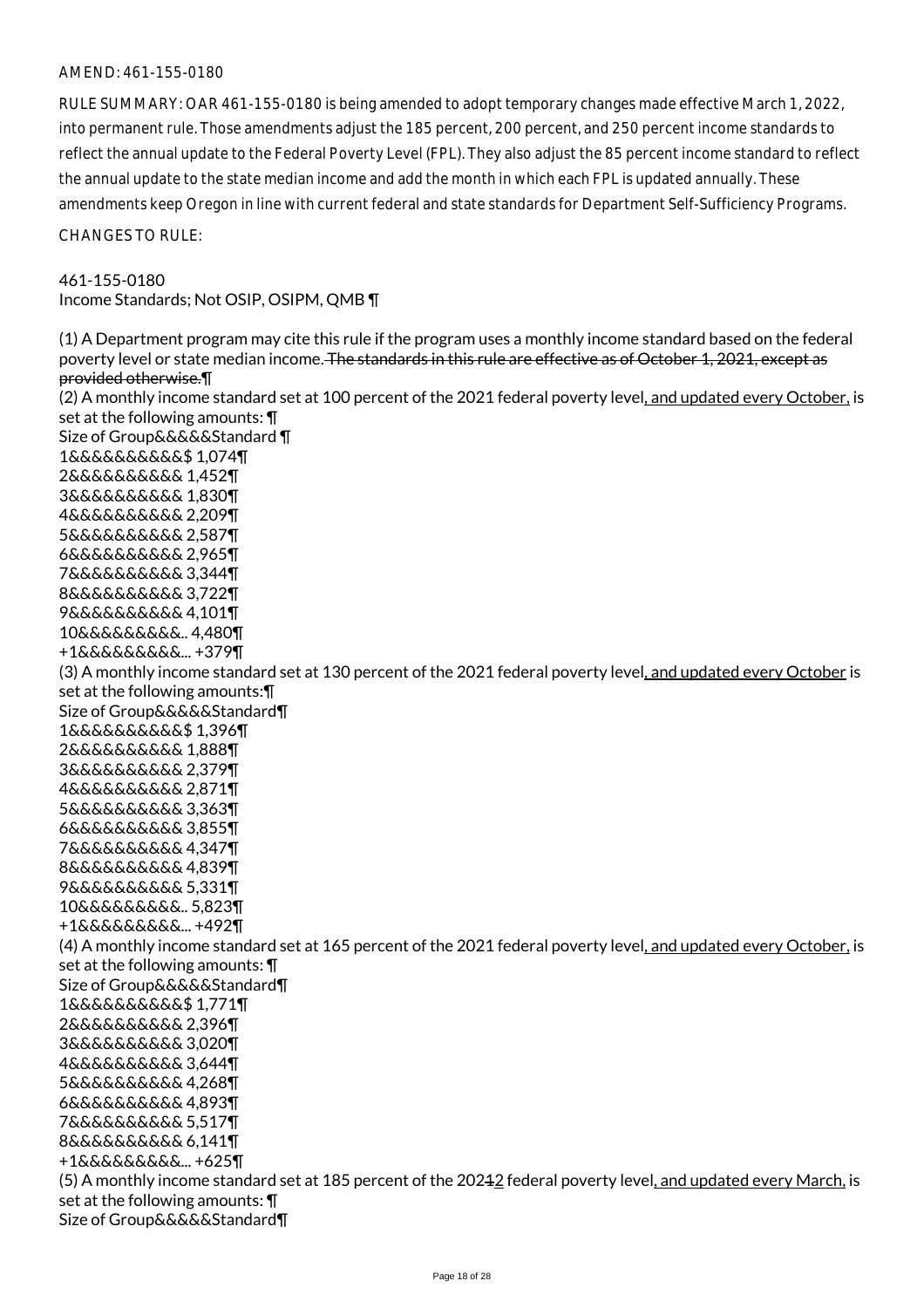1&&&&&&&&&&\$ 1,982,096¶ 2&&&&&&&&&& 2,686823¶ 3&&&&&&&&&& 3,386551¶ 4&&&&&&&&&& 4,086279¶ 5&&&&&&&&&& 4,785,006¶ 6&&&&&&&&&& 5,486734¶ 7&&&&&&&&&& 6,186462¶ 8&&&&&&&&&& 6,8867,189¶ 9&&&&&&&&&& 7,586917¶ 10&&&&&&&&&.. 8,286645¶ +1&&&&&&&&&... +70028¶ (6) A monthly income standard set at 200 percent of the 20212 federal poverty level, and updated every March, is set at the following amounts: ¶ Size of Group&&&&&Standard¶ 1&&&&&&&&&&\$ 2,147265¶ 2&&&&&&&&&& 2,9043,052¶ 3&&&&&&&&&& 3,660839¶ 4&&&&&&&&&& 4,417625¶ 5&&&&&&&&&& 5,174412¶ 6&&&&&&&&&& 5,9306,199¶ 7&&&&&&&&&& 6,687985¶ 8&&&&&&&&&& 7,444772¶ +1&&&&&&&&&... +7587¶ (7) A monthly income standard set at 250 percent of the 20212 federal poverty level, and updated every March, is set at the following amounts: ¶ Size of Group&&&&&Standard¶ 1&&&&&&&&&&\$ 2,684832¶ 2&&&&&&&&&& 3,630815¶ 3&&&&&&&&&& 4,575798¶ 4&&&&&&&&&& 5,521782¶ 5&&&&&&&&&& 6,467765¶ 6&&&&&&&&&& 7,413748¶ 7&&&&&&&&&& 8,359732¶ 8&&&&&&&&&& 9,30715¶ (8) A monthly income standard set at 350 percent of the 2021 federal poverty level, and updated every October, is set at the following amounts: ¶ Size of Group&&&&&Standard ¶ 1&&&&&&&&&&\$ 3,757¶ 2&&&&&&&&&& 5,081¶ 3&&&&&&&&&& 6,405¶ 4&&&&&&&&&& 7,730¶ 5&&&&&&&&&& 9,054¶ 6&&&&&&&&&& 10,378¶ 7&&&&&&&&&& 11,702¶ 8&&&&&&&&&& 13,026¶ 9&&&&&&&&&& 14,351¶ 10&&&&&&&&&.. 15,676¶ +1&&&&&&&&&... +1,325¶ (9) A monthly income standard set at 85 percent of the 20242 state median income, and updated every March, is set at the following amounts: ¶ Size of Group&&&&&Standard¶ 2&&&&&&&&&&\$ 4,293531¶ 3&&&&&&&&&& 5,303596¶ 4&&&&&&&&&& 6,313662¶ 5&&&&&&&&&& 7,323728¶ 6&&&&&&&&&& 8,333794¶ 7&&&&&&&&&& 8,523994¶ 8&&&&&&&&&& 8,7129,194¶ (10) A monthly Disaster Supplemental Nutrition Assistance Program (DSNAP) income standard is set at the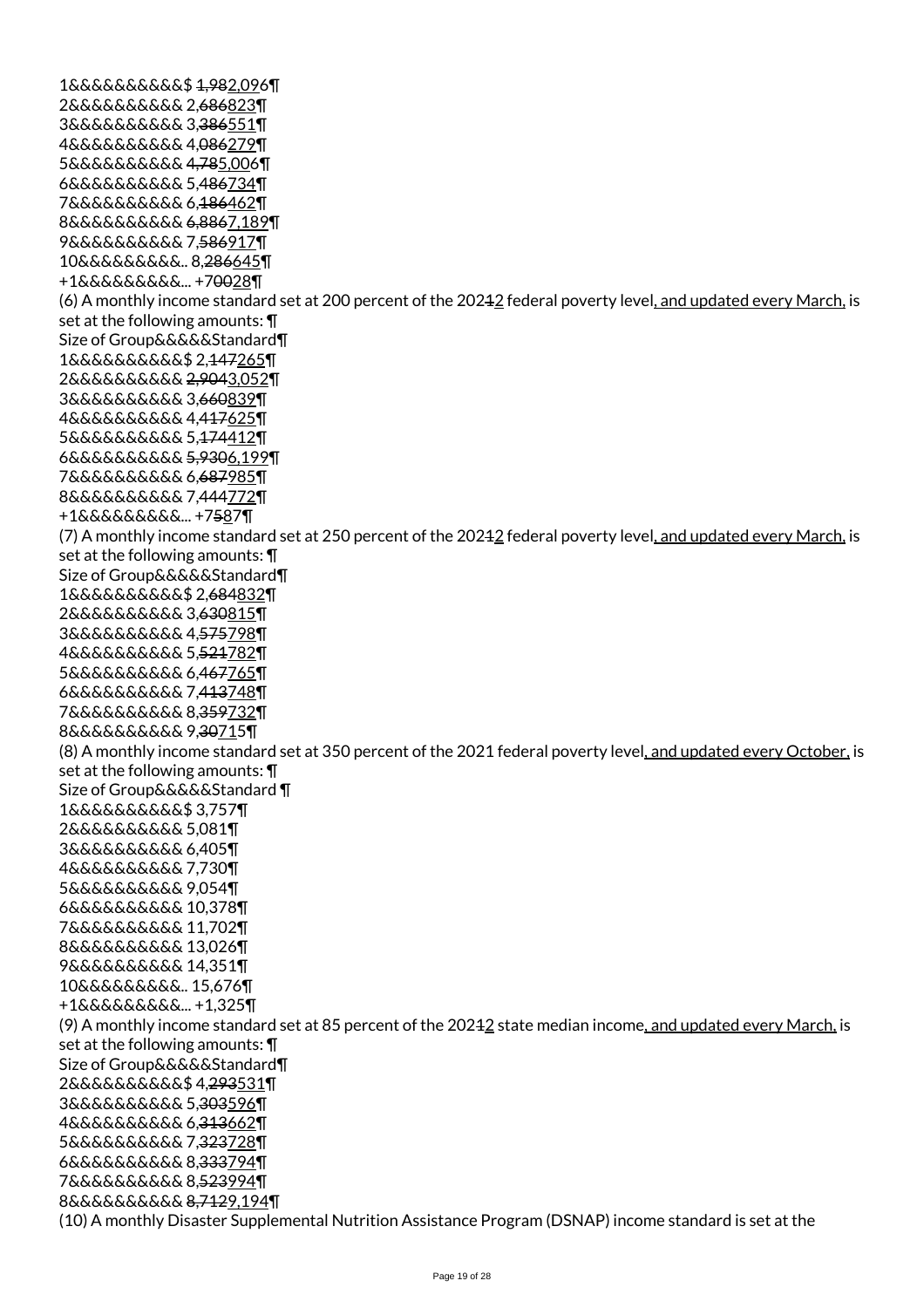following amounts for the household (see OAR 461-135-0491):¶ Size of Group&&&&&Standard¶ 1&&&&&&&&&&\$ 1,848¶ 2&&&&&&&&&& 2,226¶ 3&&&&&&&&&& 2,604¶ 4&&&&&&&&&& 2,990¶ 5&&&&&&&&&& 3,399¶ 6&&&&&&&&&& 3,808¶ 7&&&&&&&&&& 4,187¶ 8&&&&&&&&&& 4,565¶ +1&&&&&&&&&... +379 Statutory/Other Authority: ORS 329A.500, 409.050, 411.060, 411.070, 411.816, 412.049 Statutes/Other Implemented: ORS 329A.500, 409.010, 411.060, 411.070, 411.816, 412.014, 412.049, 7 CFR 280.1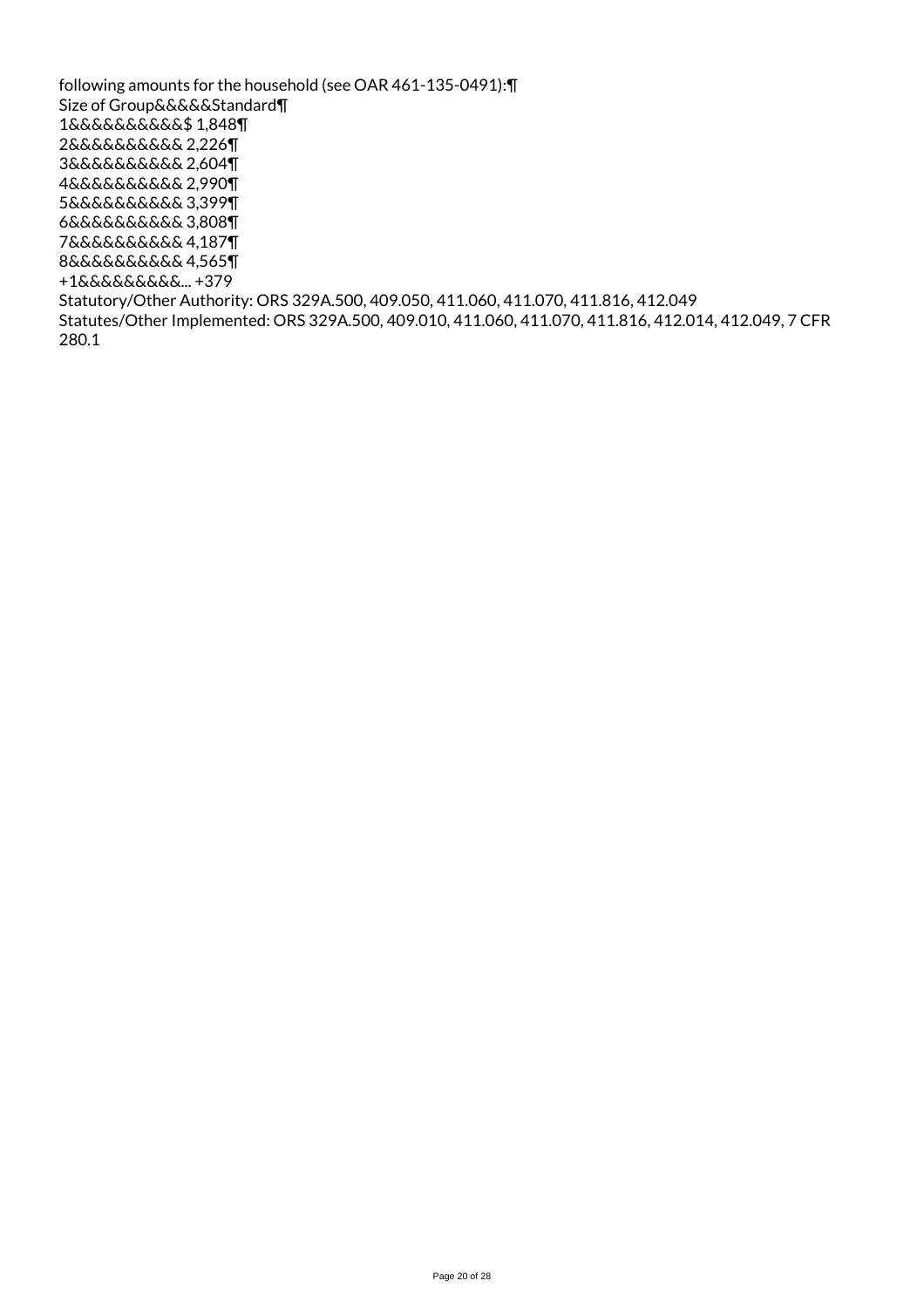### AMEND: 461-160-0300

RULE SUMMARY: OAR 461-160-0300 is being changed to adopt in permanent rule the temporary rule changes that adjusted monthly child care copays effective March 1, 2022, for all need group sizes.

CHANGES TO RULE:

## 461-160-0300

Use of Income to Determine Eligibility and Copay Benefits for ERDC ¶

The Department determines financial eligibility (see OAR 461-001-0000) for ERDC and the copay benefit level as follows:¶

(1) ERDC financial eligibility.¶

(a) The financial group (see OAR 461-110-0530) may not exceed the resource limit in OAR 461-160-0015.¶ (b) The monthly countable (see OAR 461-001-0000 and 461-145-0930) gross income of the financial group is determined in accordance with OAR 461-150-0060. If monthly countable income equals or exceeds the eligibility standards, the need group (see OAR 461-110-0630) is ineligible for ERDC.¶

(A) At initial certification, the ERDC eligibility standard is met for a need group of eight or less if monthly countable income for the need group is less than 200 percent of the federal poverty level (FPL), as described in OAR 461-155-0180. The eligibility standard for a need group of eight applies to any need group larger than eight.¶

(B) During the certification period (see OAR 461-001-0000) and at recertification the ERDC eligibility standard is met for a need group of eight or less if monthly countable income for the need group during the 12 month period is less than 250 percent FPL or 85 percent state median income (SMI), whichever is higher, as described in OAR 461- 155-0180. The eligibility standard for a need group of eight applies to any need group larger than eight.¶ (c) The copay calculated under section (3) of this rule is compared to the allowable child care cost under section (2) of this rule. If the copay is equal to or greater than the allowable child care cost, the client is not eligible for ERDC.¶

(2) Allowable Child Care Cost. For an individual found eligible under section (1) of this rule, the allowable child care cost is set under this section.¶

(a) The child care costs for which the client has been billed are compared to the amount provided in the appropriate child care chart in OAR 461-155-0150. The allowable child care cost is the lesser of the two amounts.¶

(b) The need group's copay is determined in accordance with section (3) of this rule.¶

(c) The copay is subtracted from the allowable child care cost, and the remainder is the payment the Department makes to the provider.¶

(3) Copay Calculation.¶

(a) A need group with a certification period that began in March 2020 through September 2021 shall have a monthly copay of \$0 for the entirety of the certification period. The copay calculation for February 2020 and earlier is found in previous versions of OAR 461-155-0150.¶

(b) When determining the copay, upon the applicant's request, the Department may exclude at least 50 percent of gross self-employment income when a need group has countable self-employment income and permitted costs (see OAR 461-145-0910 and 461-145-0920). The maximum exclusion is the total of all actual costs permitted under OAR 461-145-0920.¶

(c) TEffective March 1, 2022, the monthly copay shall be as follows, using the countable income, or countable selfemployment income minus permitted costs:¶

Need group size of 2¶

Income&&&&&&&&&&&&..Monthly Copay¶

\$0 - \$14525.99 &&&&&&&&&...\$0¶

\$1453526 - \$217288.99 &&&&&&&&.\$5¶

\$217289 - \$29043051.99 &&&&&&&&.\$10¶

\$293052 - \$3267433.99 &&&&&&&&.\$40¶

\$3268434 - \$4292530.99 &&&&&&&&.\$100¶

¶

Need group size of 3¶

Income&&&&&&&&&&&&..Monthly Copay¶ \$0 - \$1830919.99 &&&&&&&&&...\$0¶ \$1831920 - 2745878.99 &&&&&&&..&.\$5¶ \$2746879 - \$3203358.99 &&&&&&&&.\$10¶ \$3204359 - \$3660838.99 &&&&&&&&.\$15¶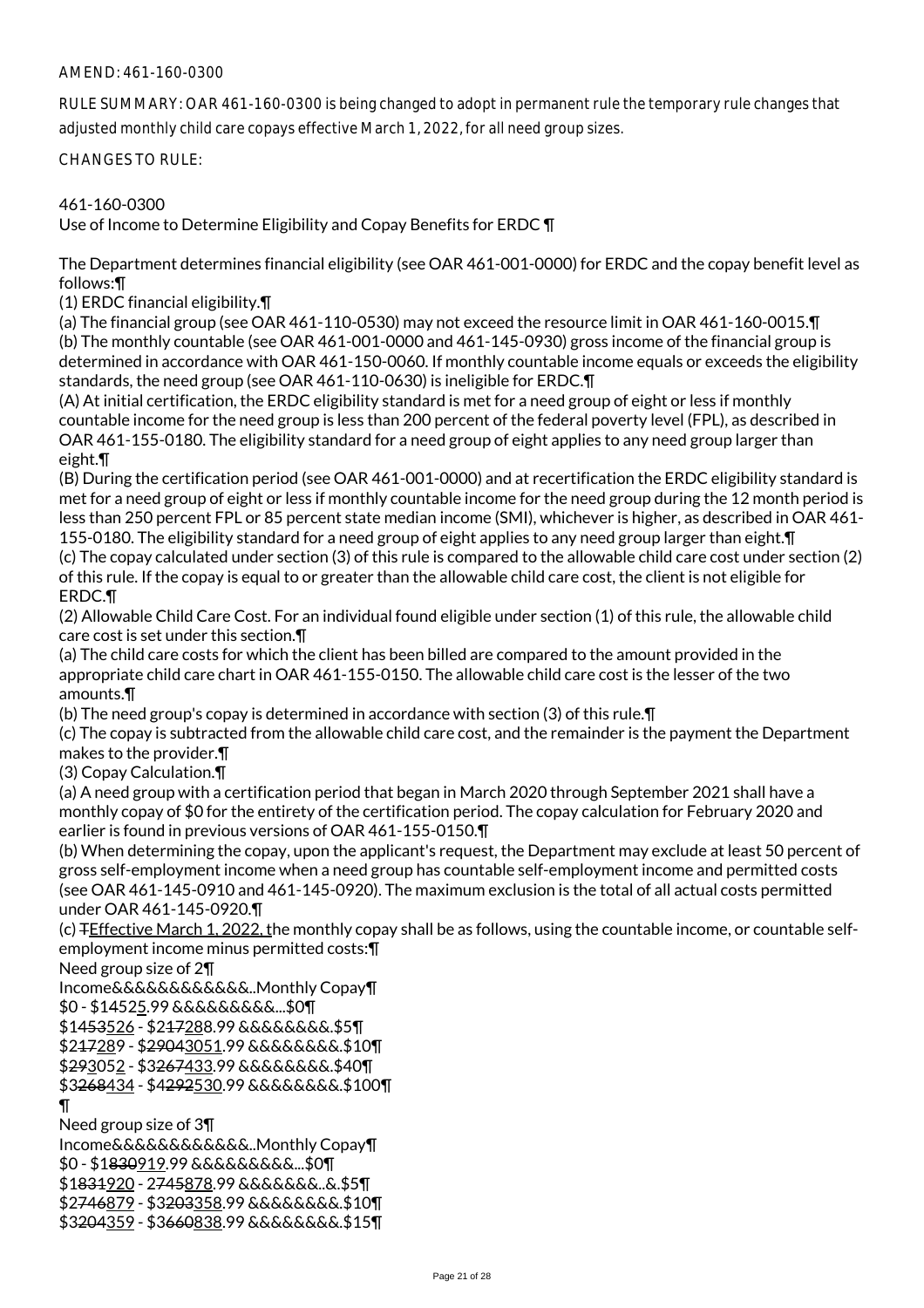\$3661839 - \$41318.99 &&&&&&&&.\$50¶ \$41319 - \$5302595.99 &&&&&&&&.\$110¶  $\P$ Need group size of 4¶ Income&&&&&&&&&&&&..Monthly Copay¶ \$0 - \$2209312.99 &&&&&&&&......\$0¶ \$2210313 - \$3313468.99&&&&&&&&.\$5¶ \$3314469 - \$38654046.99&&&&&&&&.\$10¶ \$38664047 - \$4417624.99&&&&&&&&.\$20¶ \$4418625 - \$49695203.99&&&&&&&&.\$60¶ \$49705204 - \$6312661.99&&&&&&&&.\$120¶ ¶ Need group size of 5¶ Income&&&&&&&&&&&&..Monthly Copay¶ \$0 - \$2587705.99&&&&&&&&&...\$0¶ \$2588706 - \$38814058.99&&&&&&&&.\$5¶ \$38824059 - \$4527735.99&&&&&&&&.\$10¶ \$4528736 - \$5174411.99&&&&&&&&.\$25¶ \$5175412 - \$58216088.99&&&&&&&&.\$70¶ \$58226089 - \$7322727.99&&&&&&&&.\$130¶ ¶ Need group size of 6¶ Income&&&&&&&&&&&&..Monthly Copay¶ \$0 - \$29653099.99&&&&&&&&&...\$0¶ \$29663100 - \$44648.99&&&&&&&&.\$5¶ \$44649 - \$5189423.99&&&&&&&&.\$10¶ \$5190424 - \$59306198.99&&&&&&&&.\$25¶ \$59316199 - \$6671973.99&&&&&&&&.\$70¶ \$6672974 - \$8332793.99&&&&&&&&.\$130¶ ¶ Need group size of 7¶ Income&&&&&&&&&&&&..Monthly Copay¶ \$0 - \$3344492.99&&&&&&&&&...\$0¶ \$3345493 - \$5015238.99&&&&&&&&.\$5¶ \$5016239 - \$5856111.99&&&&&&&&.\$10¶ \$5856112 - \$6687984.99&&&&&&&&.\$25¶ \$6688985 - \$7523858.99&&&&&&&&.\$70¶ \$7524859 - \$8521993.99&&&&&&&&.\$130¶ ¶ Need group size of 8 or more¶ Income&&&&&&&&&&&&..Monthly Copay¶ \$0 - \$3722885.99&&&&&&&&&...\$0¶ \$3723886 - \$5583828.99&&&&&&&&.\$5¶ \$558429 - \$6514800.99&&&&&&&&.\$10¶ \$6515801 - \$7443771.99&&&&&&&&.\$25¶ \$7444772 - \$8375743.99&&&&&&&&.\$70¶ \$8376744 - \$930714.99&&&&&&&.....\$130¶ (d) Notwithstanding the provisions of this rule section, the ERDC copay may be reduced or temporarily waived as follows:¶ (A) Reduced to \$0 for no more than three months after closure of TANF benefits when:¶ (i) The closure is because an individual in the need group had earned income that led to the TANF closure;¶ (ii) An ERDC date of request (see OAR 461-115-0030) is established within 90 days of closure; and¶ (iii) The individual is eligible for ERDC at initial certification.¶ (B) As allowed under OARs 461-160-0040 and 461-135-0405. Statutory/Other Authority: ORS 411.060

Statutes/Other Implemented: ORS 409.610, 411.060, 411.122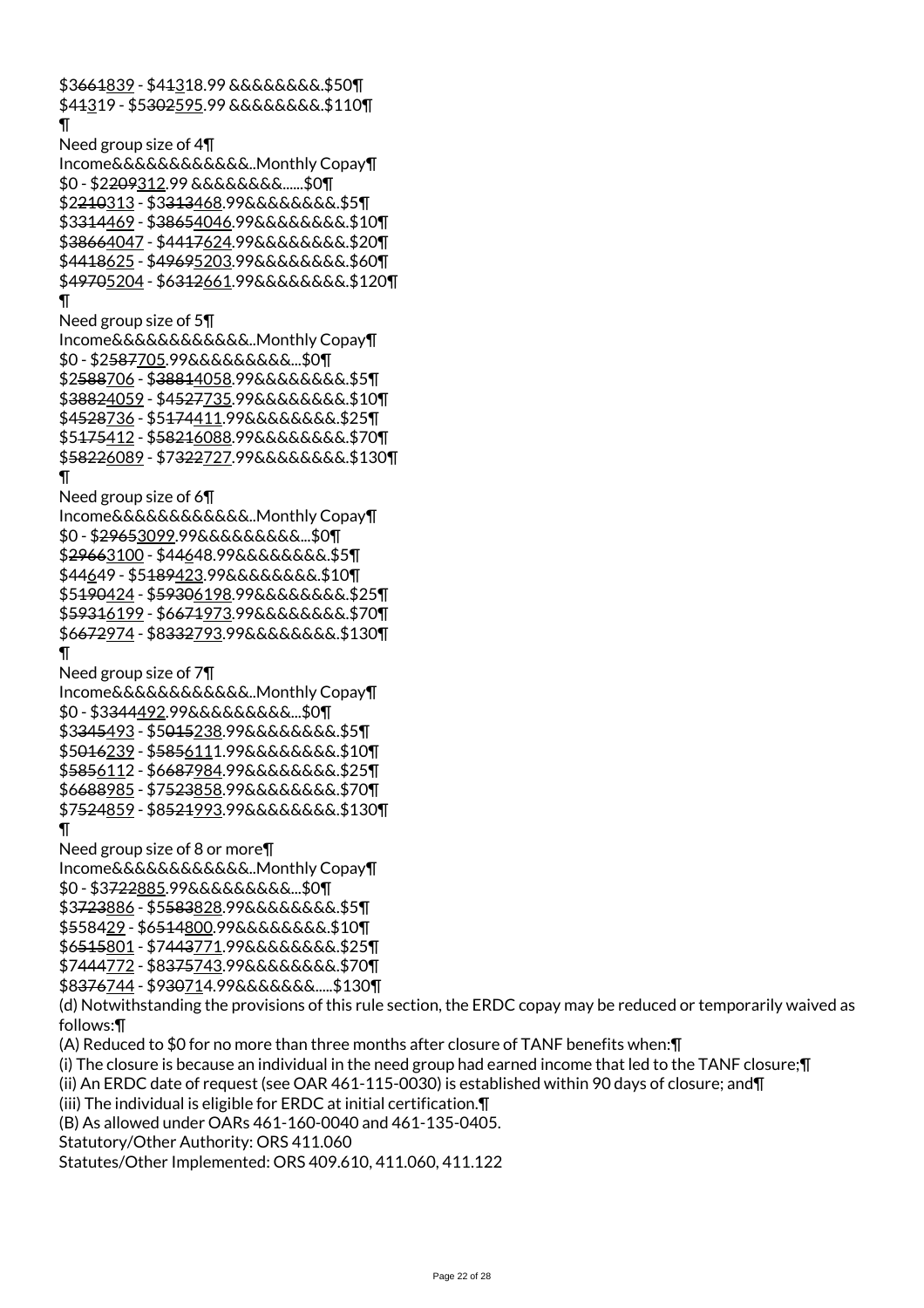## AMEND: 461-165-0180

RULE SUMMARY: OAR 461-165-0180 is being amended to add a new Child Development training requirement for licensed exempt non-relative child care providers. Child care providers approved as an ODHS provider on or after October 1, 2022 must take this new child development training within 90 days of approval. Existing approved child care providers must takes this training before December 31, 2022 to remain approved.

CHANGES TO RULE:

461-165-0180 Eligibility of Child Care Providers ¶

(1) The Department must approve a child care provider to receive payment for child care if information available to the Department provides no basis for denying eligibility unless the Department determines, following a final fitness determination (see OAR 125-007-0260 and 407-007-0320) or Child Protective Service (CPS) records checks, that the provider or other subject individual (see OAR 125-007-0210 and 407-007-0210(8)(a)(J)) is not eligible for payment.¶

(2) The Department may approve a child care provider who is legally exempt (see section (12) of this rule) as a child care provider for a child (see OAR 461-001-0000) in their household, despite the criminal or CPS history of another member of this household, if all of the following requirements are met:¶

(a) There is no criminal history consisting of a disqualifying crime listed in 45 CFR 98.43(c).¶

(b) The household member with the criminal or CPS history is a parent (see OAR 461-001-0000) or caretaker relative (see OAR 461-001-0000) of the child needing child care.¶

(c) The child care is needed for the household member with the criminal or CPS history to participate in the JOBS program, or the education or employment covered by the ERDC program.¶

(d) The approval for Department payments only applies for the child of the household member, or a child for whom the household member is a caretaker relative.¶

(3) Ineligibility for payment may result from any of the following and begins on the date of occurrence:¶

(a) A violation of a requirement under section (8) of this rule.¶

(b) A finding of "denied".¶

(A) A provider may be "denied" under OAR 461-165-0410 and 461-165-0420. If, after conducting a weighing test as described in OAR 407-007-0300, the Department finds substantial risk to the health or safety of a child in the care of the provider, the provider must be "denied" and is ineligible for payment.¶

(B) A provider who has been "denied" has the right to a hearing under OAR 407-007-0335.¶

(c) A finding of "failed".¶

(A) A provider may be "failed" if the Department determines, based on a specific eligibility requirement and evidence, that a provider does not meet an eligibility requirement of this rule not covered in paragraph (c)(A) of this section.¶

(B) While the provider is in "failed" status:¶

(i) The Department does not pay any other child care provider for child care at the "failed" provider's site.¶

(ii) The Department does not pay a child care provider at another site if the "failed" provider is involved in the child care operation unless the Department determines that the reasons the provider is in "failed" status are not relevant to the new site.¶

(C) A provider with a status of "failed" may reapply at any time by providing the required documents and information to the Department for review.¶

(d) A finding of "suspended".¶

(A) A provider may be "suspended" if the Department determines and provides notice that the provider does not meet an eligibility requirement in the following subsections and paragraphs of section (8) of this rule: (b), (d), (e),  $(h), (i), (i), (k), (L), (o)(H), (o)(L), (t), (o)$  (c),  $(t),$  or in section  $(11)$  of this rule. A provider who has been "suspended" may challenge this status by requesting a contested case hearing subject to the requirements and limitations of OAR 461-025.¶

(B) While the provider is in "suspended" status:¶

(i) The provider is ineligible for payment for at least six months.¶

(ii) The Department does not pay any other child care provider for child care at the "suspended" provider's site.¶ (iii) The Department does not pay a child care provider at another site if the "suspended" provider is involved in the child care operation unless the Department determines that the reasons the provider is in "suspended" status are not relevant to the new site.¶

(C) A provider with a status of "suspended" may be eligible for payments after the six month ineligibility period ends when the provider has been approved following reapplication, including providing the required documents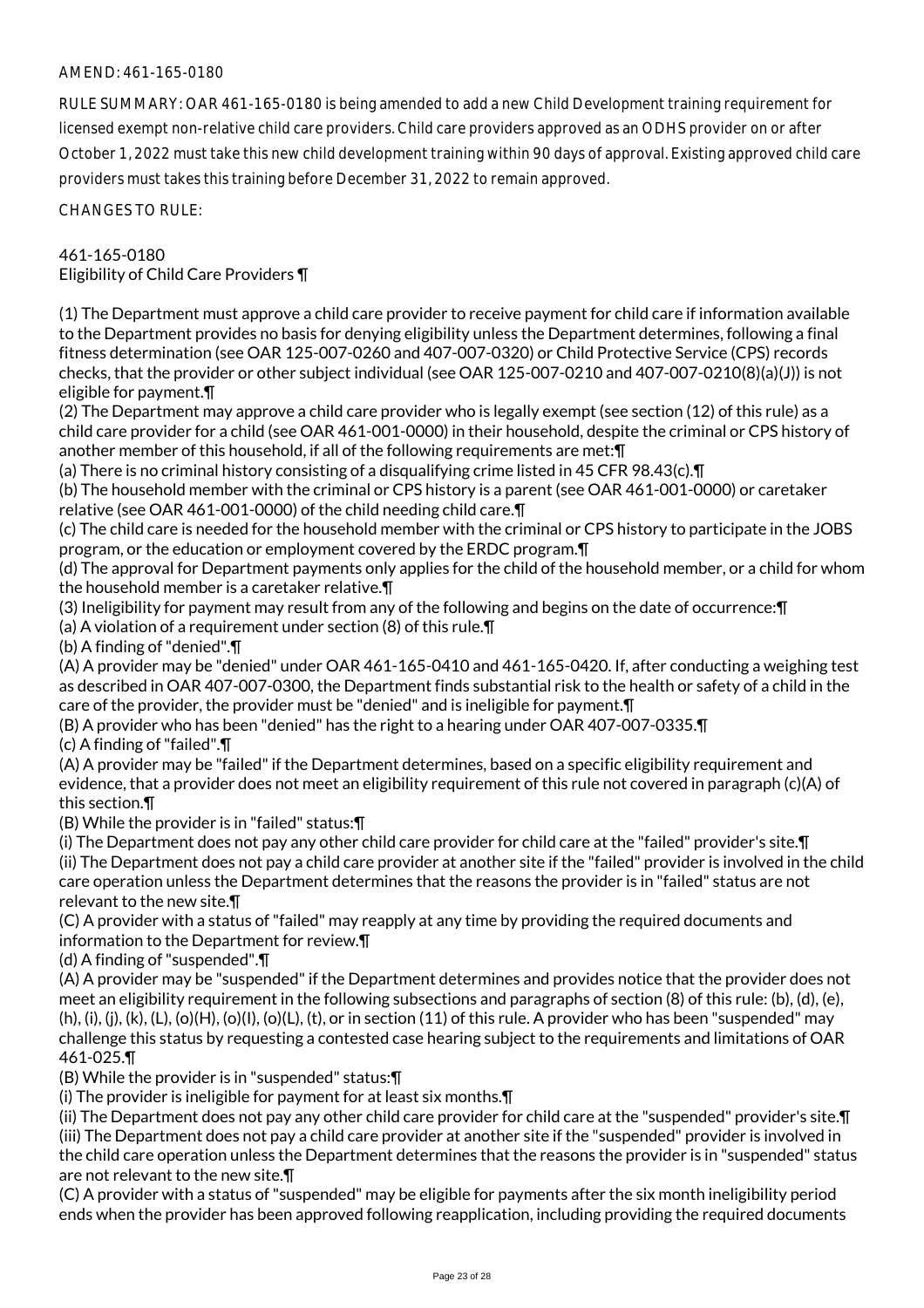and information to the Department for review.¶

(e) The Department has referred an overpayment against the provider for collection and the claim is unsatisfied.¶ (4) The provider must submit a completed Child Care Provider Listing Form (DHS 7494) to the Department within 30 calendar days from the date the Department issues the listing form to the client. The provider and each individual identified under section (4) of this rule must complete and sign the authorization for a records check through the Criminal History (CH) record system maintained by the Oregon State Police (OSP), Federal Bureau of Investigation (FBI), and the Child Protective Service (CPS) record system maintained by the Department and, if necessary, an authorization to release information and fingerprint cards. The provider, each individual described in section (5) of this rule, and each subject individual described in OAR 125-007-0210 and 407-007-0210(8)(a)(J) must fully disclose all requested information as part of the records check.¶

(5) This rule also establishes additional requirements for the following individuals:¶

(a) The site director of an exempt child care facility and each individual in the facility who may have unsupervised access to a child in care.¶

(b) The child care provider and each individual the provider uses to supervise a child in his or hetheir absence. I

(c) In the case of a provider who provides care for a child in the provider's home--¶

(A) Each individual 16 years of age or older who lives in the provider's home; and¶

(B) Each individual who visits the home of the provider during the hours care is provided and may have unsupervised access to a child in care.¶

(6) To receive payment or authorization for payment, the provider must comply with at least one of the following subsections:¶

(a) If the provider is not legally exempt:¶

(A) Be currently certified or registered with the Office of Child Care (OCC) of the Oregon Department of Education (ODE) under OAR 414-205-0000 to 414-205-0170, 414-300-0000 to 414-300-0440, or 414-350-

0000 to 414-350-0250 and be in compliance with the applicable rules;¶

(B) Complete the Department's background check process;¶

(C) Complete the Department's listing process; and¶

(D) Be approved by the Department.¶

(b) If the provider is legally exempt and a legally exempt relative (see section (12) of this rule):¶

(A) Complete the Department's background check process;¶

(B) Complete the Department's listing process; and¶

(C) Be approved by the Department.¶

(c) If the provider is legally exempt and not a legally exempt relative for all children in care:¶

(A) Meet all OCC Regulated Subsidy Provider requirements under OAR 414-180-0005 through 414-180-0100;¶

(B) Submit to and pass a site visit at the location where care will be provided;¶

(C) Complete the Department's background check process;¶

(D) Complete the Department's listing process; and¶

(E) Be approved by the Department.¶

(d) In the case of a tribally licensed child care facility:¶

(A) Must receive annual health and safety inspections from the Indian Health Services;¶

(B) Each individual who may have unsupervised access to a child in care must be enrolled in the Early Learning

Division Office of Child Care Central Background Registry or approved by the Department of Human Services Background Check Unit;¶

(C) Complete the Department's listing process; and¶

(D) Be approved by the Department.¶

(7) Each individual described in section (5) of this rule must:¶

(a) Allow the Department to conduct a national criminal history records check through the Oregon State Police and the Federal Bureau of Investigation as specified in OAR 407-007-0250.¶

(b) Provide, in a manner specified by the Department, information required to conduct CH, FBI, OSP, and CPS records checks and determine whether the provider meets health and safety requirements.¶

(c) Have a history of behavior that indicates no substantial risk to the health or safety of a child in the care of the provider.¶

(8) Each provider must:¶

(a) Obtain written approval from their certifier or certifier's supervisor if the provider is also certified as a foster parent.¶

(b) Be 18 years of age or older and in such physical and mental health as will not affect adversely the ability to meet the needs of safety, health, and well-being of a child in care; and¶

(A) Have competence, sound judgment and self-control when working with children;¶

(B) Be mentally, physically and emotionally capable of performing duties related to child care.¶

(c) Not be in the same ERDC or TANF filing group (see OAR 461-110-0330 and 461-110-0350) as the child cared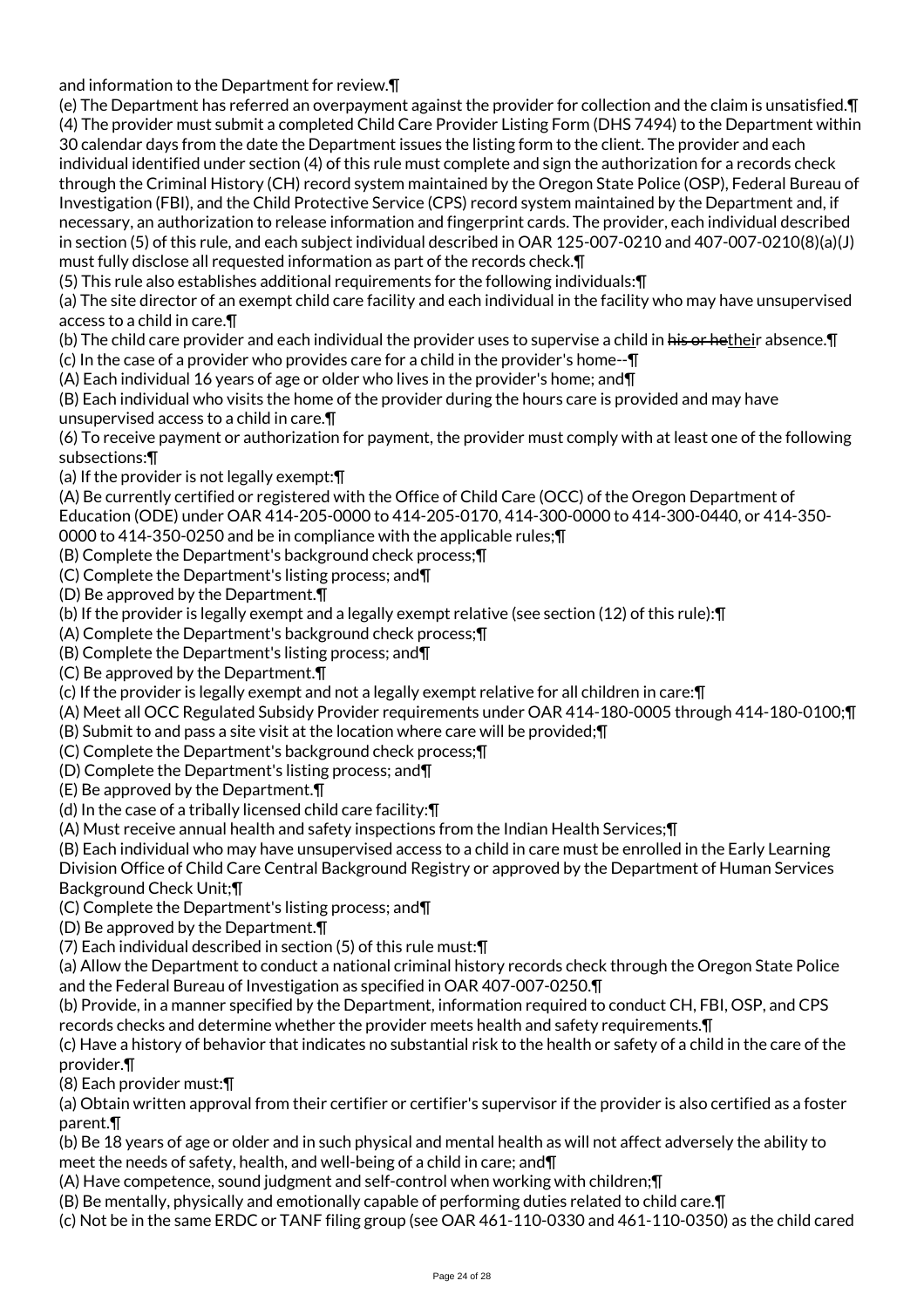for; the parent (see OAR 461-001-0000) of a child in the filing group; or a sibling living in the home of the child.¶ (d) Allow the Department to visit or inspect the site of care while child care is provided.¶

(e) Keep daily attendance records showing the arrival and departure times for each child in care.¶

(A) Times must be recorded as the child care children arrive and depart.¶

(B) Written attendance and billing records for each child receiving child care benefits from the Department must be retained for a minimum of 12 months.¶

(C) All records of attendance and billing must be provided to the Department upon request.¶ (f) Be the individual or facility listed as providing the child care. The provider may only use someone else to supervise a child on a temporary basis if the person was included on the most current listing form and the provider notifies the Department's Direct Pay Unit.¶

(g) Not bill a Department client for an amount collected by the Department to recover an overpayment or an amount paid by the Department to a creditor of the provider because of a lien, garnishment, or other legal process.¶

(h) Report to the Department's Direct Pay Unit within five days of occurrence:¶

(A) Any arrest, indictment, or conviction of any subject individual or individual described in section (5) of this rule.¶

(B) Any involvement of any subject individual or individual described in section (5) of this rule with CPS or any other agencies providing child or adult protective services.¶

(C) Any change to the provider's name or address including any location where care is provided.¶

(D) The addition of any subject individual or individual described in section (5) of this rule.¶

(E) Any reason the provider no longer meets the requirements under this rule.¶

(i) Report suspected child abuse of any child in his or hetheir care to CPS or a law enforcement agency. $\P$ (j) Supervise each child in care at all times. This includes being within sight or sound of all children; being aware of what each child is doing; being near enough to children to respond when needed; and being physically present when kindergarten-age or younger children are playing outside, unless the play area is fully fenced and hazard free.¶

(k) Prevent any individual who behaves in a manner that may harm children from having access to a child in the care of the provider. This includes anyone under the influence (see section (12) of this rule).¶

(L) Allow the custodial parent of a child in his or their care to have immediate access to the child at all times. $\P$ (m) Inform a parent of the need to obtain immunizations for a child and have a completed, up-to-date Oregon shot record called the "Certification of Immunization Status" (CIS) form, or a non-medical or medical Exemption form, on file for each child in care.¶

(n) Take reasonable steps to protect a child in his or hetheir care from the spread of infectious diseases. $\P$ 

(o) Ensure that the home or facility where care is provided meets all of the following standards:¶

(A) Each floor level used by a child has two usable exits to the outdoors (a sliding door or window that can be used to evacuate a child is considered a usable exit). If a second floor is used for child care, the provider must have a written plan for evacuating occupants in the event of an emergency.¶

(B) The home or facility has water that is safe for drinking and preparing food. (see section (15) of this rule)¶

(C) The home or facility has a working smoke detector on each floor level and in any area where a child naps.¶ (D) Each fireplace, space heater, electrical outlet, wood stove, stairway, pool, pond, and any other hazard has a barrier to protect a child. Any gate or barrier may not pose a risk or hazard to any child in care.¶

(E) Any firearm, ammunition, and other items that may be dangerous to children, including but not limited to alcohol, inhalants, tobacco and e-cigarette products, matches and lighters, any legally prescribed or over-thecounter medicine, cleaning supplies, paint, plastic bags, and poisonous and toxic materials are kept in a secure place out of a child's reach.¶

(F) The building, grounds, any toy, equipment, and furniture are maintained in a clean, sanitary, and hazard-free condition.¶

(G) The home or facility has a telephone in operating condition.¶

(H) No one may smoke or carry any lighted smoking instrument, including e-cigarettes or vaporizers, in the home or facility or within ten feet of any entrance, exit, window that opens, or any ventilation intake that serves an enclosed area, during child care operational hours or anytime child care children are present. No one may use smokeless tobacco in the home or facility during child care operational hours or anytime child care children are present. No one may smoke or carry any lighted smoking instrument, including e-cigarettes and vaporizers, or use smokeless tobacco in motor vehicles while child care children are passengers.¶

(I) No one may consume alcohol or use controlled substances (except legally prescribed and over-the-counter medications) or marijuana (including medical marijuana) on the premises (see section (12) of this rule) during child care operational hours or anytime child care children are present. No one under the influence of alcohol, controlled substances (except legally prescribed and over-the-counter medications) or marijuana (including medical marijuana) may be on the premises during child care operational hours or anytime child care children are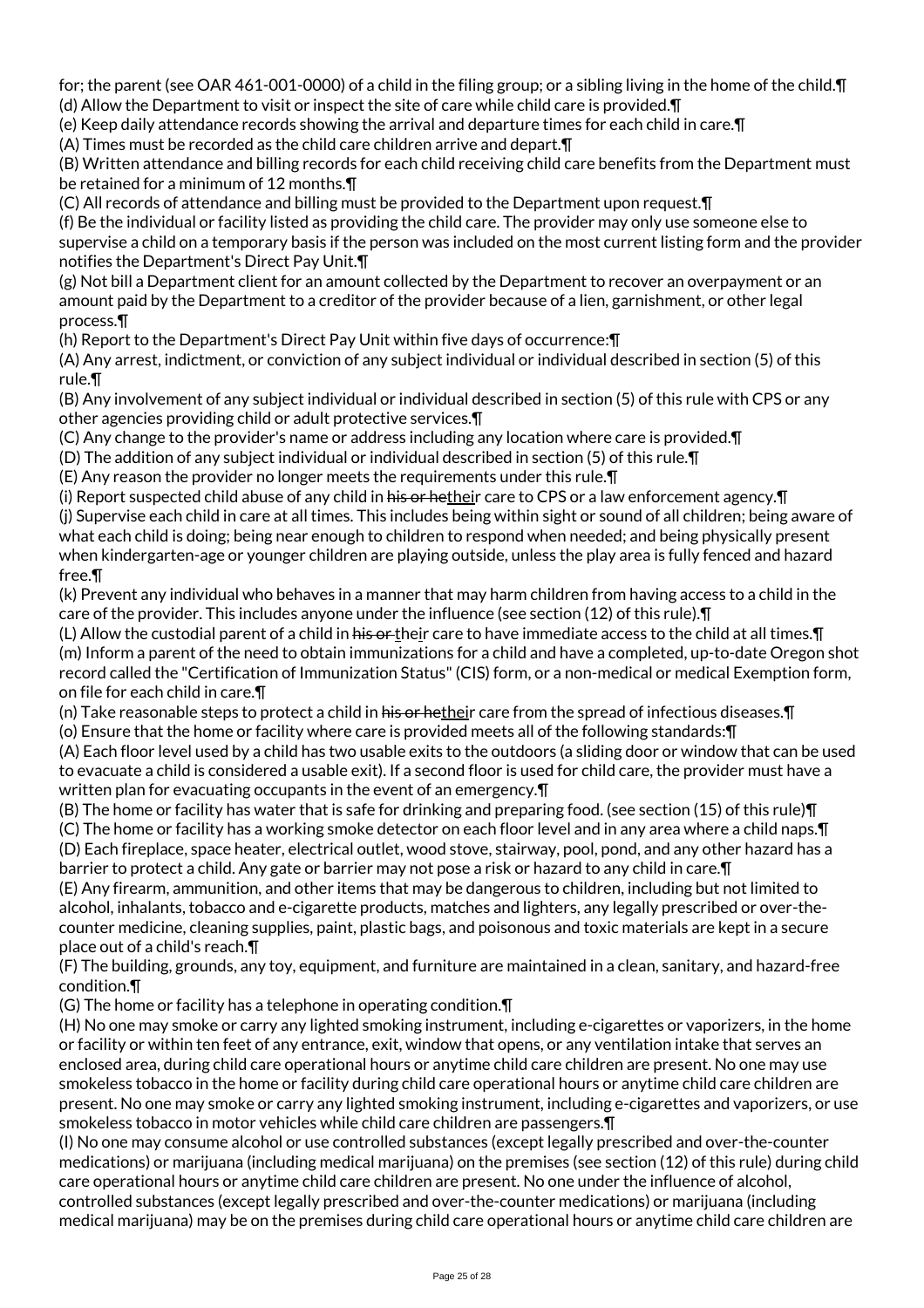present. No one may consume alcohol or use controlled substances (except legally prescribed and over-thecounter medications) or marijuana (including medical marijuana) in motor vehicles while child care children are passengers.¶

(J) Is not a half-way house, hotel, motel, shelter, or other temporary housing such as a tent, trailer, or motor home. The restriction in this paragraph does not apply to licensed (registered or certified) care approved in a hotel, motel, or shelter.¶

(K) Is not a structure -¶

(i) Designed to be transportable; and¶

(ii) Not attached to the ground, another structure, or to any utilities system on the same premises.¶

(L) Controlled substances (except lawfully prescribed and over-the-counter medications), marijuana (including medical marijuana, marijuana edibles, and other products containing marijuana), marijuana plants, derivatives, and associated paraphernalia may not be on the premises during child care operational hours or anytime child care children are present.¶

(p) Complete and submit a new listing form every two years, or sooner at the request of the Department, so that the Department may review the provider's eligibility.¶

(q) Provide evidence of compliance with the Department's administrative rules, upon request of Department staff.¶

(r) Comply with state and federal laws related to child safety systems and seat belts in vehicles, bicycle safety, and crib standards under 16 CFR 1219 and 1220.¶

(s) Place infants to sleep on their backs.¶

(t) Not hold a medical marijuana card; or distribute, grow, or use marijuana (including medical marijuana) or any controlled substance (except lawfully prescribed and over-the-counter medications).¶

(u) Develop and communicate expulsion and suspension policies to parents and caretakers.¶

(v) Provide care at a location within the state of Oregon.¶

(9) Legally exempt providers must complete the "Introduction to Child Care Health and Safety" two-hour, webbased training prior to Department approval.¶

(10) Legally exempt providers must complete anthe two part orientation provided by the Department or a Child Care Resource and Referral agency within 90 days of being approved by the Department if the provider begins providing child care services after June 30, 2010, or resumes providing child care services, after a break of more than one year that began after June 30, 2010.¶

(11) Child care providers and any individual supervising, transporting, preparing meals, or otherwise working in the proximity of child care children and those completing daily attendance and billing records shall not be under the influence.¶

(12) For purposes of these rules:¶

(a) "Premises" means the home or facility structure and grounds, including indoors and outdoors and space not directly used for child care.¶

(b) "Under the influence" means observed abnormal behavior or impairments in mental or physical performance leading a reasonable person to believe the individual has used alcohol, any controlled substances (including lawfully prescribed and over-the-counter medications), marijuana (including medical marijuana), or inhalants that impairs their performance of essential job function or creates a direct threat to child care children or others. Examples of abnormal behaviors include, but are not limited to hallucinations, paranoia, or violent outbursts. Examples of impairments in physical or mental performance include, but are not limited to slurred speech as well as difficulty walking or performing job activities.¶

(c) "Legally exempt" means the child care provider is exempt from licensing with the OCC because the provider is not subject to the licensing requirements under OAR 414-205-0000 to 414-205-0170, OAR 414-350-000 to 414- 350-0405, and OAR 414-300-0000 to 414-300-0415.¶

(d) "Legally exempt relative" means a legally exempt provider who is a relative to all children in care including a great-grandparent, grandparent, aunt, uncle, or sibling not living in the home of any child in care.¶ (13) Legally exempt providers that are not a legally exempt relative to all children in care must meet all of the requirements in this section:¶

(a) Before approval by the Department:¶

(A) Have an up-to-date, in-person infant and child CPR and first aid certification or have a currently valid waiver of this requirement from the Child Care Resource and Referral program.¶

(B) Complete the Recognizing and Reporting Child Abuse and Neglect (RRCAN) web-based or classroom training.¶

(b) After approval by the Department:¶

(A) Complete six hours of ongoing education in each two-year listing period as provided in this subsection. All trainings must be accepted by the OCCD and be part of the OCCD's 10 Core Knowledge Categories recognized by Oregon Registry Online to count toward the six hours.¶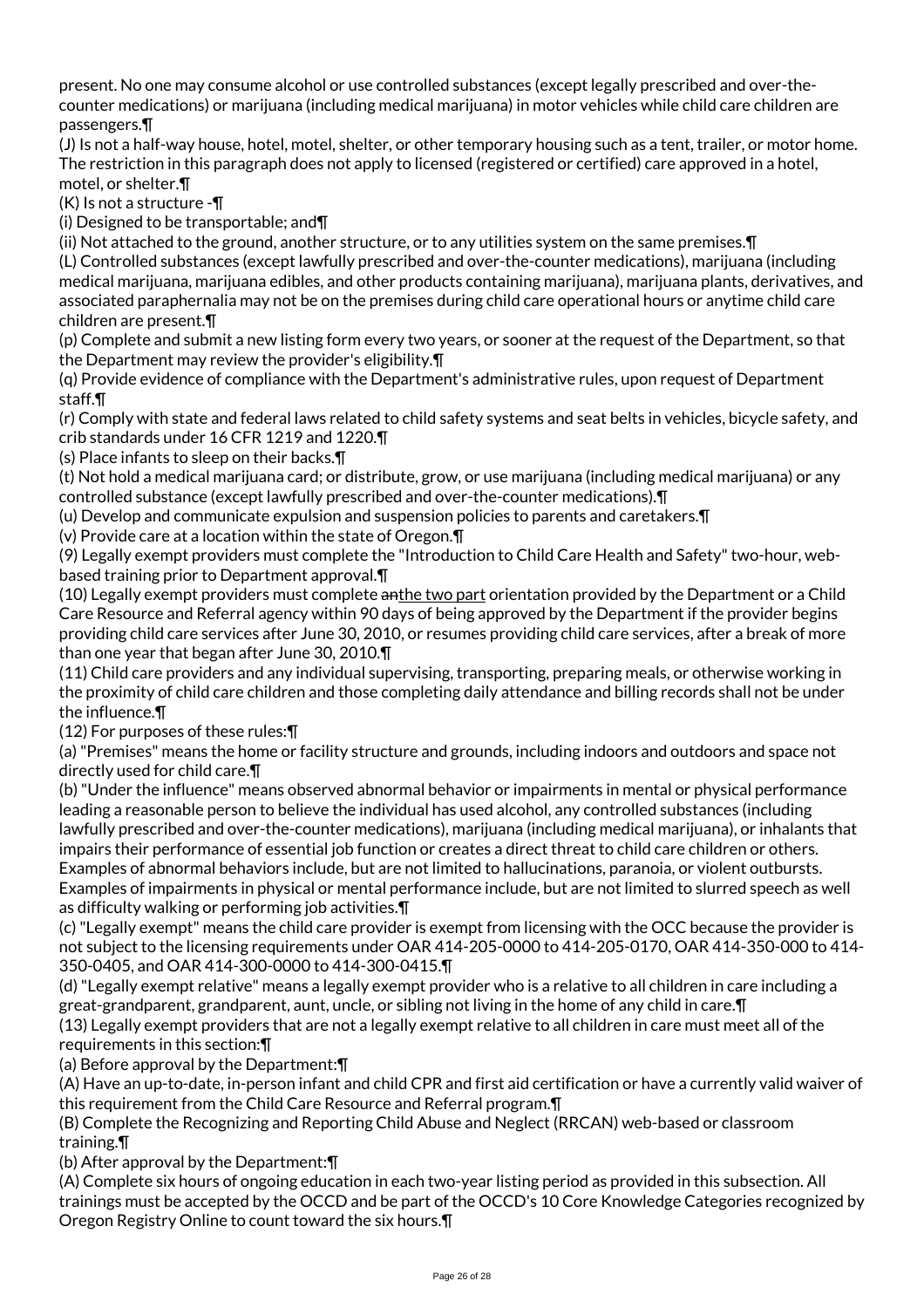(i) Two of the six hours must fall under the "Human Growth and Development" category; and¶

(ii) Two of the six hours must cover "Understanding & Guiding Behavior".¶

(B) Providers approved on or after October 1, 2019 must also complete a Health and Safety training offered by the OCCD annually.¶

(C) Providers approved before October 1, 2019 must also complete a Health and Safety training offered by the OCCD by the two-year re-evaluation and annually thereafter.¶

(D) Providers must also complete the Child Development training offered by OCCD, as follows:¶

(i) Providers approved on or after October 1, 2022 must complete the training within 90 days of ODHS approval.¶ (ii) Providers approved before October 1, 2022 must complete the training by December 31, 2022 to remain approved.¶

(14) Child care centers or programs that are legally exempt from certification or registration with the OCC, are located in a commercial or institutional facility, and receive payment from the Department on behalf of a family receiving a child care subsidy, may not exceed the following staff to children in care ratios:¶

(a) Six weeks through 23 months of age, the minimum number of staff to children is one to four. The maximum number of children in a group is eight.¶

(b) 24 months through 35 months of age, the minimum number of staff to children is one to five. The maximum number of children in a group is 10.¶

(c) 36 months of age to attending kindergarten, minimum number of staff to children is one to 10. The maximum number of children in a group is 20.¶

(d) Attending kindergarten and older, the minimum number of staff to children is one to 15. The maximum number of children in a group is 30.¶

(e) In a mixed-age group of children, the number of staff and group size shall be determined by the age of the youngest child in the group.¶

(15) Except as noted otherwise below, the requirements of this section are in effect starting September 30, 2018. As used in this section, "drinking water faucet or fixture" means any plumbing fixture on the premises used to obtain water for drinking, cooking, preparing infant formula or preparing food. This section only applies to a provider who is legally exempt and not a legally exempt relative. This section applies to legally exempt providers approved to receive Department subsidy payments prior to September 30, 2018. This section applies to legally exempt providers who submit a completed Child Care Provider Listing form for Department-approval starting September 30, 2018. This section does not apply to care provided in the child's home when the legally exempt provider lives somewhere else.¶

(a) In locations where care is provided, lead testing is required for each drinking water faucet or fixture.¶ (b) Providers must test each drinking water faucet or fixture at least once every six years from the date of the last test. Providers who have had a drinking water faucets or fixture tested within six years prior to the effective date of this rule will need to submit the results to the Department or the Office of Child Care (OCC), in the Department of Education, Early Learning Division.¶

(c) If a home or facility does not use any of the on-site plumbing fixtures to obtain water for drinking, cooking, preparing infant formula, or preparing food, the provider must:¶

(A) Submit a written statement to the Department or OCC identifying the alternative source of water and confirming that the provider does not use any on-site plumbing fixtures for drinking, cooking, preparing infant formula, or preparing food; and¶

(B) Notify the Department or OCC in writing if the alternative source of water changes.¶

(d) All sample collection and testing must be in accordance with the Environmental Protection Agency (EPA)'s 3Ts for Reducing Lead in Drinking Water in Schools and Child Care Facilities, Revised Manual from October 2018, adopted by this reference.¶

(A) If test results show water from any drinking water faucet or fixture has 15 parts per billion (ppb) or more of lead, the provider must:¶

(i) Prevent access to that drinking water faucet or fixture immediately after receiving the test results; and¶ (ii) Continue to prevent access to that drinking water faucet or fixture until mitigation is completed in accordance with paragraph (B) of this subsection.¶

(B) Following receipt of test results showing that water from any drinking water faucet or fixture has 15 parts per billion (ppb) or more of lead, the provider must comply with all of the following sub-paragraphs:¶

(i) Submit a corrective action plan to the Department or OCC for approval within 60 days of receiving the test results. The corrective action plan must identify an appropriate mitigation strategy in accordance with Module 6 of the EPA's 3Ts for Reducing Lead in Drinking Water in Schools and Child Care Facilities, Revised Manual from October 2018, adopted by this reference.¶

(ii) Implement the mitigation method within 30 days of approval by OCC.¶

(C) A provider who fails to submit a corrective action or a mitigation method is no longer eligible to receive child care subsidy payments.¶